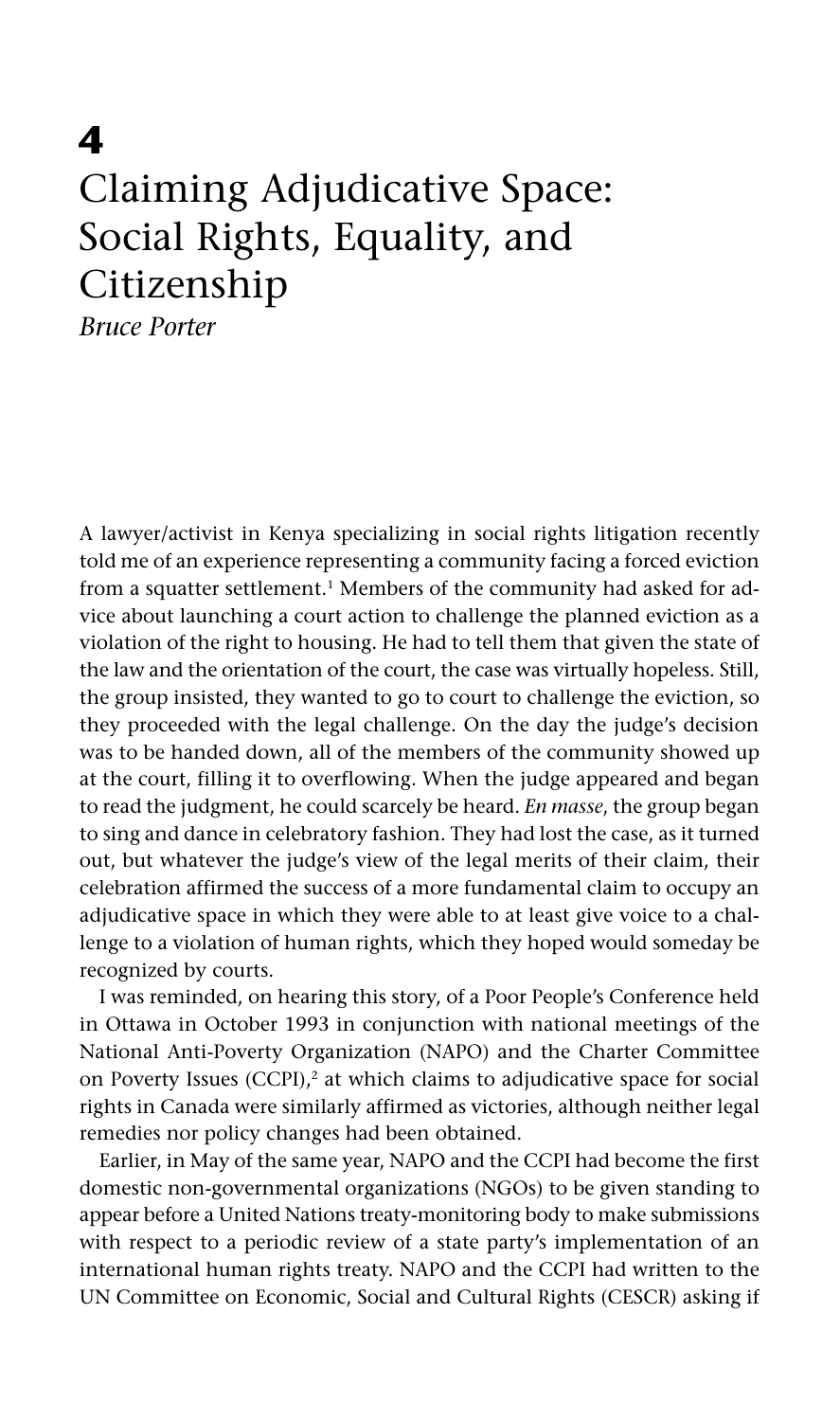we could make oral submissions during its second periodic review of Canada for compliance with the *International Covenant on Economic, Social and Cultural Rights* (*ICESCR*).[3](#page-15-1) We suggested in our letter that the established review procedures of dialogue with governments could be significantly enhanced by the participation of affected constituencies. Sarah Walsh (now Sharpe), who was then president of NAPO, wrote subsequently in the *NAPO News* of her elation when the CESCR decided to grant standing to the groups to make oral submissions. "I knew," she wrote, "that what we were about to do would be a part of history but, more importantly, it was an opportunity for poor people in Canada to have a voice – this time internationally."[4](#page-15-1)

The intervention of the CCPI and NAPO before the CESCR in May 1993 was an important advance in creating and using adjudicative space for social rights in Canada. A previously obscure UN review procedure and the findings of the UN committee, which had previously received very little attention in Canada, became the subject of front-page headlines and heated debate in Parliament.<sup>5</sup> The CESCR released precedent-setting criticisms of emerging patterns of violations of social rights in Canada and of the inadequate response of lower courts to allegations of violations of the right to an adequate standard of living when poor people sought remedies under the *Canadian Charter of Rights and Freedoms*. [6](#page-15-1) While the views of the committee were not legally enforceable, and had not, in fact, resulted in any significant policy change by Canadian governments, poor people celebrated the intervention by NAPO and the CCPI before the CESCR at the 1993 conference as a substantial victory. The success lay in winning what Matthew Craven has described as an "unofficial petition procedure" with respect to social rights at the international level.<sup>7</sup> The result of new participatory rights was that human rights violations, for which it had not been possible previously to even obtain a hearing, were made the subject of a formal review process. This access to an adjudicative forum was perceived in the antipoverty community as confirmation that fundamental human rights issues were at stake in emerging patterns of poverty and homelessness and that a human rights framework was critical to challenging structural changes that threatened the dignity and security of disadvantaged groups in Canada.<sup>8</sup>

At the same conference in Ottawa in October 1993, anti-poverty activists applauded the accomplishments of Jim Finlay, who had successfully claimed adjudicative space for social rights within domestic law, although, again, without a victory in terms of legal remedy or the policy change he sought. In March 1993, Finlay had been handed a disappointing loss at the Supreme Court of Canada, after a nineteen-year battle against a 5 percent clawback of his social assistance payments, which had been imposed in order to recover a previous overpayment made in error.<sup>9</sup> He had argued that by receiving federal transfer payments for social assistance, the province of Manitoba was obliged under the terms of the *Canada Assistance Plan Act* (*CAP*[\)10](#page-15-1)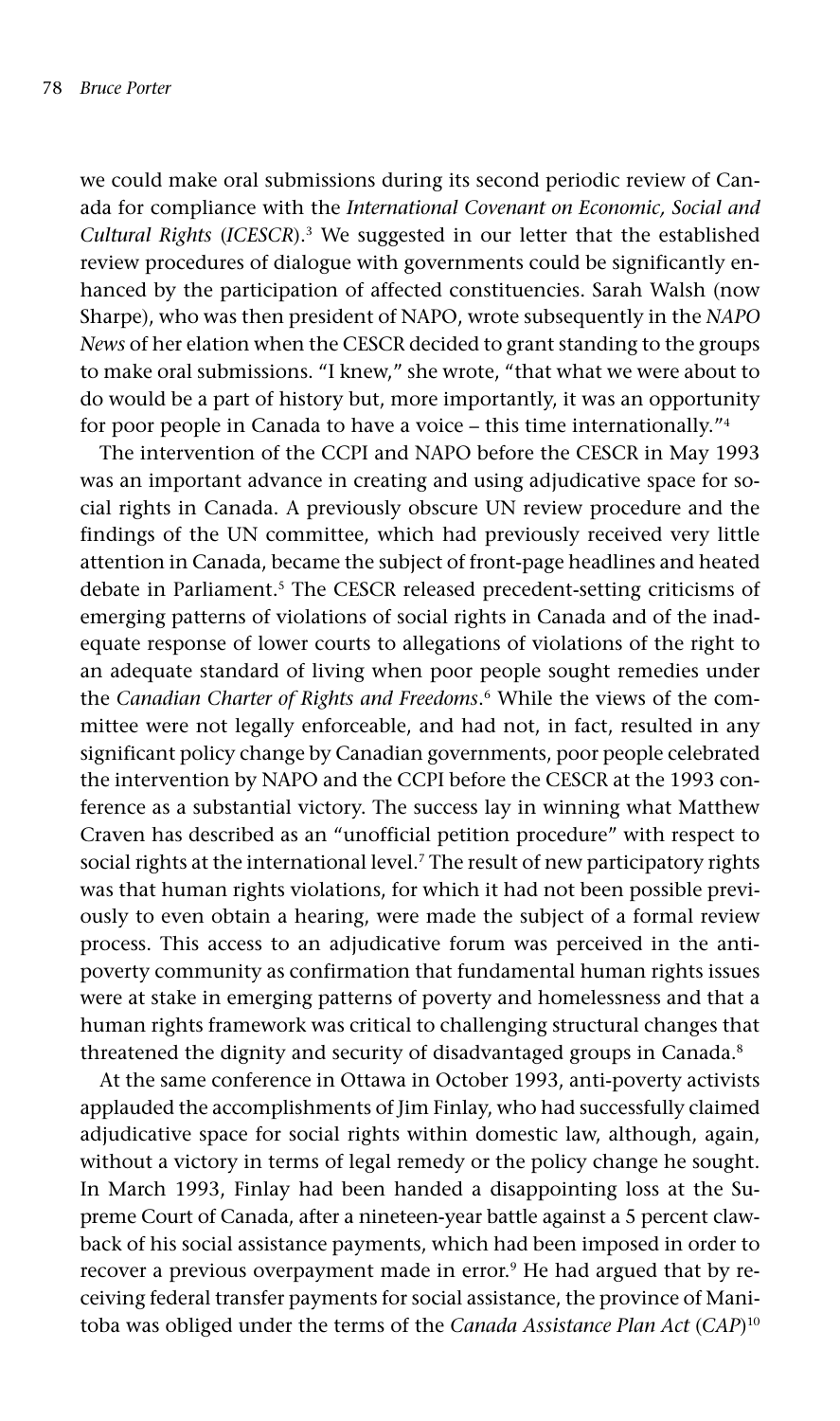to provide assistance to cover basic requirements. Taking a 5 percent deduction from basic requirements, and still claiming to be in compliance with the *CAP*, according to one of Jim Finlay's favourite expressions, "is just not common sensible.["11](#page-15-0) When a majority of the Supreme Court of Canada held that 95 percent of the regular entitlement constituted "reasonable compliance" with the requirements of the *CAP*, Sean Fine, the justice reporter for the *Globe and Mail*, wrote in a front-page article that the decision "sent a disquieting signal to anti-poverty activists, who have begun turning to the judicial system for better treatment than they feel they've received from governments.["12](#page-15-0) Yet at the Poor People's Conference seven months later, Jim Finlay was celebrated by low-income advocates as a hero.

A self-taught advocate who had been incarcerated in a cell in his youth as "treatment" for severe epilepsy, Finlay had insisted on framing his challenge to the 5 percent clawback as an issue of rights.<sup>13</sup> He had insisted on the place of social assistance recipients as rights-holders in what others viewed solely as an agreement between governments. In an initial 1986 Supreme Court of Canada decision, Finlay won recognition of what the Court deemed "public interest standing" to bring before it the issue of alleged provincial non-compliance with the adequacy requirements of the *CAP*. [14](#page-15-0) Throughout the case, Finlay stood up against palpable resentment on the government side of his use of the legal system to effect what government officials perceived as an illegitimate intrusion on intergovernmental deal making and decision making[.15](#page-15-0) The Court found that Finlay should be recognized as having standing to bring his action for a declaration to challenge the legality of the federal cost-sharing payments.[16](#page-15-0) *NAPO News* welcomed the victory with a cartoon showing a significantly aggrandized poor person towering over the Parliament of Canada and the legislature of Manitoba and a front-page article entitled "Finlay Case Increases Power of Poor.["17](#page-15-0)

Six years later, the Supreme Court of Canada heard the merits of Finlay's claim, the question of whether the clawback violated the *CAP*. Manitoba and provincial government intervenors argued that the *CAP* only required provinces to "look at" basic requirements in setting the rate of assistance, not to comply with any judicially reviewable standard of adequacy.[18](#page-15-0)

Significantly, even the majority of the Court, finding against Finlay, rejected these arguments against provincial government accountability. While Justice John Sopinka, writing for the majority, found that the purpose of the adequacy requirements in the *CAP* was not to dictate the precise terms of provincial programs but rather "to promote legislation which achieves substantial compliance with the objectives of *CAP*,["19](#page-15-0) he still found that the *CAP* required provincial social assistance programs to provide social assistance "in an amount that is compatible, or consistent, with an individual's basic requirements.["20](#page-15-0) Allowing for some provincial flexibility, a 5 percent deduction was found to fall within a reasonable margin of discretion.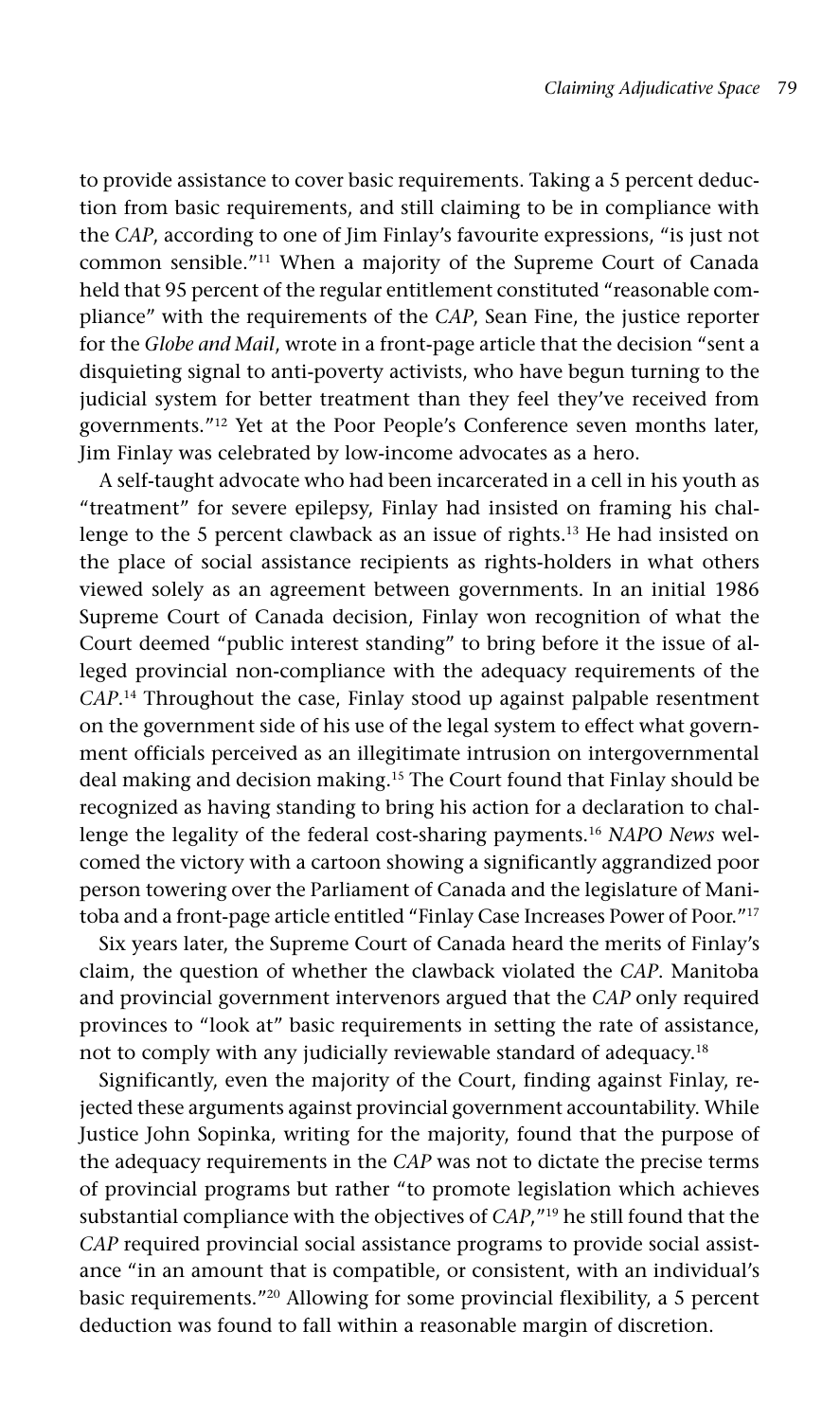Finlay's successful claim to adjudicative space for the right to an adequate level of financial assistance under the *CAP* was, indeed, a legal victory worthy of celebration. On the basis of a recognized individual interest in accountable governance and drawing on constitutional jurisprudence recognizing a "right of citizenry to constitutional behaviour by parliament,["21](#page-15-1) he had levered from an intergovernmental agreement and the *CAP* what amounted to a justiciable social right – the right to insist that governments comply with an obligation to provide sufficient assistance to meet basic requirements of adequate food, clothing, housing, and other necessities.

Significantly, at a time when a number of lower courts across the country were beginning to reject similar social rights claims under the *Charter* on the grounds that adjudicating such claims would take courts beyond their competence and authority,<sup>22</sup> the Supreme Court of Canada had rejected arguments made in the *Finlay* case against the justiciability of social rights. Jim Finlay thus established a critical precedent for the claiming of social rights and the role of the court in adjudicating them. He provided a model to be applied in other contexts during the next decade, when poor people in Canada would face unprecedented assaults on what they considered to be fundamental rights as well as continuing attempts by governments to deny them access to adjudicative space.

### **Social Rights, Discrimination, and the Right to Equal Citizenship**

The claim to adjudicative space for poverty issues and social rights remains a central and contentious issue in Canada. Prevailing patterns of prejudice and social exclusion reinforce the misunderstanding that rights claims advanced by poor people are opportunistic bids to secure political outcomes through the courts, rather than legitimate efforts to secure recognition of, and remedies for, what are in fact egregious infringements of human dignity and fundamental rights.

For most other groups and individuals in society, it is taken for granted that when serious infringements of human dignity occur, it is legitimate to look to the courts for redress. Poor people's use of adjudication, however, is often viewed as intrinsically suspect. A double burden is thus imposed on poor people as rights claimants, under which they must first defend a claim to occupy adjudicative space before their rights claims will be given a meaningful hearing. Entrenched discriminatory attitudes towards poor people reinforce the notion that they ought not to be in court in the first place and that they inappropriately apply a human rights framework to issues of personal or moral failure, complex social policy, "legitimate" democratic choice, or governmental largesse. These widespread notions that deny access to adjudication of poverty issues are linked to what Justice Lee Ferrier described in a recent decision as "widespread prejudice against the poor and the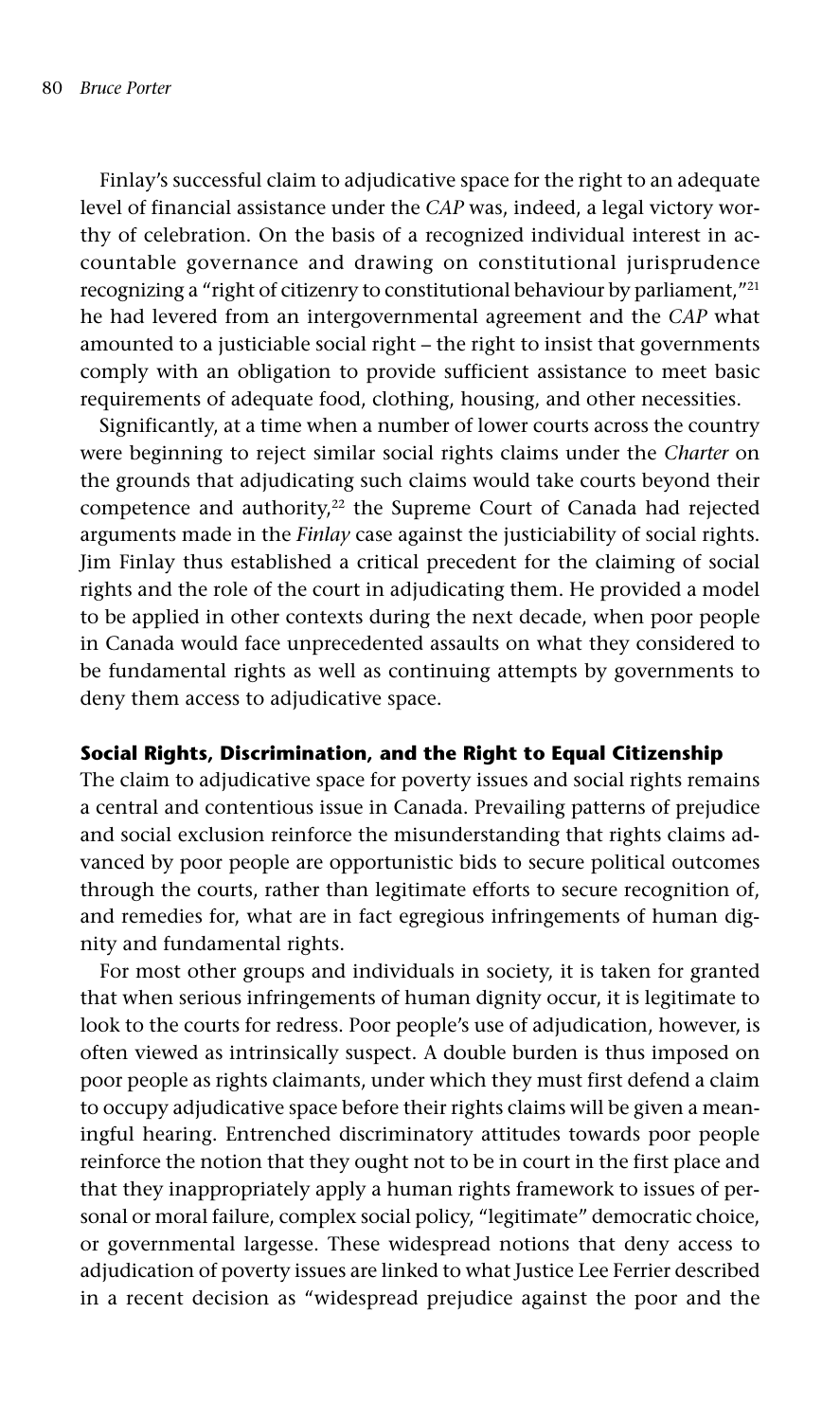homeless in the widely applied characterization that the poor and homeless are ... responsible for their own plight.["23](#page-15-0)

Such prejudice has been apparent in judicial responses to the first generation of social rights claims in Canada. When Louise Gosselin went to court to challenge grossly inadequate welfare rates provided in Québec to employable recipients under the age of thirty who were not enrolled in workfare or training programs, the trial judge found that her challenge was not a legitimate rights claim and ought not to be adjudicated by a court. His view of what constitutes a valid rights claim was informed by his ideas that poor people smoke at twice the average rate of Canadians and have a weak work ethic.<sup>24</sup>

A decade later, Chief Justice Beverley McLachlin, writing for the majority of the Supreme Court of Canada in the same case, appeared to accept similar stereotypes when she found that the challenged regulation simply "reflects the practical wisdom of the old Chinese proverb: 'Give a man a fish and you feed him for a day. Teach him how to fish and you feed him for a lifetime.'" [25](#page-15-0) No explanation was provided as to why young people reliant on social assistance, unlike others in society, require the deprivation of basic necessities as motivation to benefit from this ancient wisdom. In addition, the chief justice's determination that "evidence of actual hardship is wanting"<sup>26</sup> was puzzling, given the wealth of evidence on the record of hunger, homelessness, and destitution among those affected by the impugned provision. One suspects, in decisions such as this one, an inherent judicial prejudice that anyone with the means to take a case to the Supreme Court of Canada ought to be able to manage to feed, clothe, and house themselves. It was reminiscent of Sean Fine's report in the *Globe and Mail*, after the release of the 1993 *Finlay* decision, of comments from Sopinka J. at the time of the hearing:

In an interview yesterday, [Patrick Riley, Finlay's lawyer] said, "I guess it's difficult for them to understand how people on subsistence really live. I don't know how much Supreme Court judges make, but I'm sure it's more than people on social assistance make." (The Chief Justice earns \$199,900; the other eight earn \$185,200.) In this regard, Mr. Finlay – who now receives \$506.16 a month and lives in a subsidized apartment – may not have helped his case by sitting in the front row of the Supreme Court gallery when his case was heard. He is considerably overweight, and Judge Sopinka, after asking a reporter later whether that was indeed Mr. Finlay, noted pri-vately that he did not appear to be going without food.<sup>[27](#page-16-0)</sup>

Poor people's recourse to courts for social rights claims is not based on naive optimism about courts being free of these kinds of discriminatory attitudes towards poor people but rather on an acute understanding of how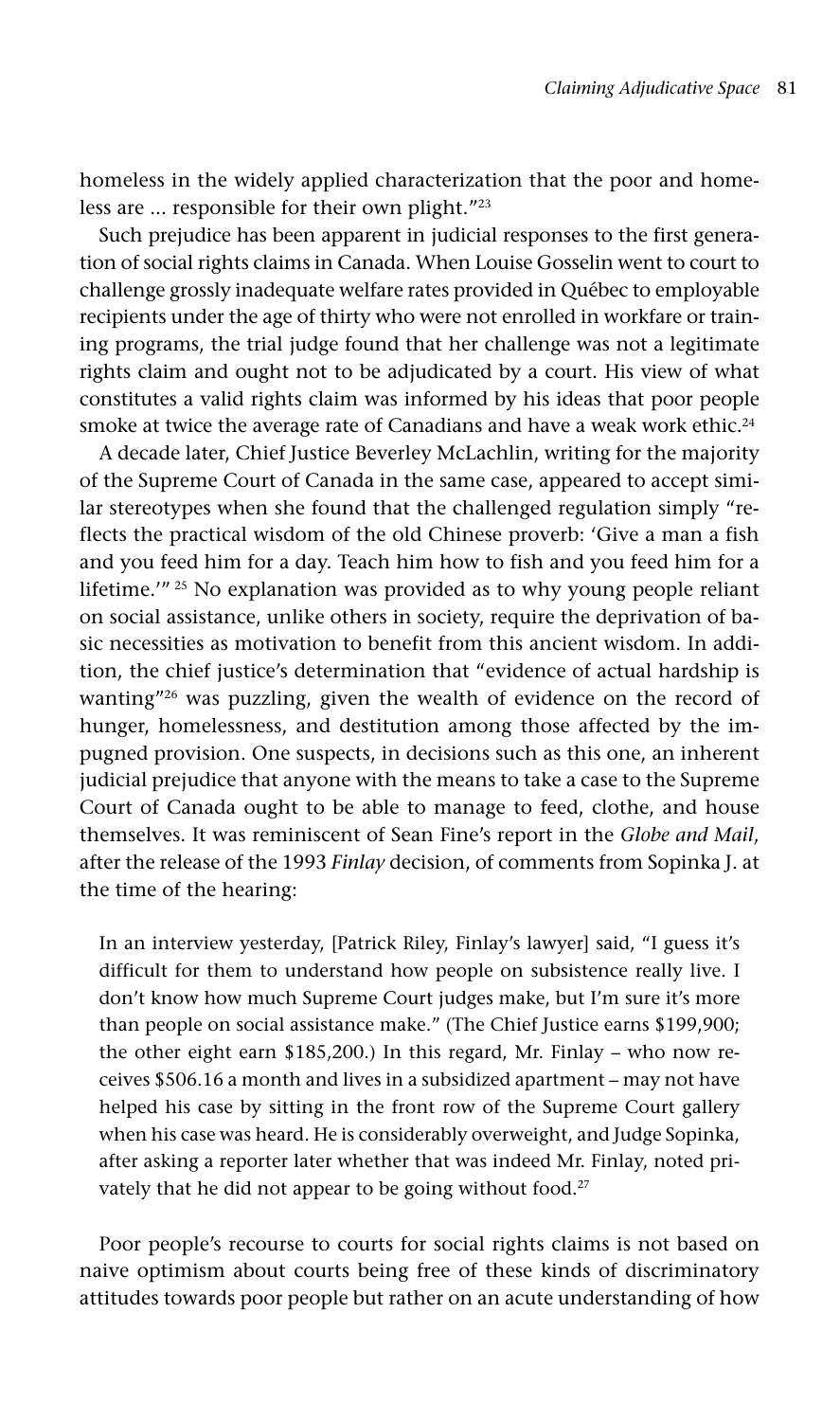widespread and embedded are discriminatory attitudes towards the poor – within legislatures, in the media, among the public, and in courts. Rights claims advanced by poor people, like those of other equality seekers, are usually principled responses to injustice, entrenched discrimination, and social exclusion. In this sense, social rights claims fall squarely within the scope and purpose of well-established human rights protections against discrimination. Poor people in Canada have adopted rights-based responses in the face of unprecedented assaults on their dignity, including the erosion of social benefits that are among the incidents of social citizenship and preconditions for the enjoyment of other rights.

The report of the Canadian Human Rights Act Review Panel, chaired by former Supreme Court of Canada justice Gérard La Forest, states that in cross-country consultations on the adequacy and inclusiveness of current protections from discrimination in Canada's national human rights legislation, the panel "heard more about poverty than about any other single issue.["28](#page-16-1) The panel found "ample evidence of widespread discrimination based on characteristics related to social conditions, such as poverty, low education, homelessness and illiteracy."<sup>29</sup> The panel concluded: "[I]t is essential to protect the most destitute in Canadian society against discrimination."[30](#page-16-1) The panel quoted from a confidential memorandum prepared for the federal government in 1997 by Frank Greaves of Ekos Research on public responses to a proposed initiative to address child poverty: "Welfare recipients are seen in unremittingly negative terms by the economically secure. Vivid stereotypes (bingo, booze, etc.) reveal a range of images of SARs [social assistance recipients] from indolent and feeble to instrumental abusers of the system. Few seem to reconcile these hostile images of SARs as authors of their own misfortune with a parallel consensus that endemic structural unemployment will be a fixed feature of the new economy."[31](#page-16-1)

What the Ekos focus group had uncovered, without naming it, was a disturbing pattern of scapegoating the poor that had come to dominate the political landscape in Canada during the 1990s, a process through which the most vulnerable in society were blamed for societal problems and targeted for public hostility and social exclusion. It is absurd to suggest that the dramatic rise in structural unemployment during the early 1990s was caused by a sharp increase in the incidence of moral failure on the part of the poor, leading them to become lazy, lose their incentive to work, and resort in large numbers to welfare dependency. Most people recognized that the increased unemployment and need for welfare during the recession was caused by complex factors beyond the control of the affected individuals. Nevertheless, food banks that tracked the treatment of poverty issues in the media documented a dramatic shift from sympathy towards intolerance following the 1992 recession, precisely at the time when one would expect greater sympathy for the plight of the poor.<sup>32</sup> In March 1993, Premier Ralph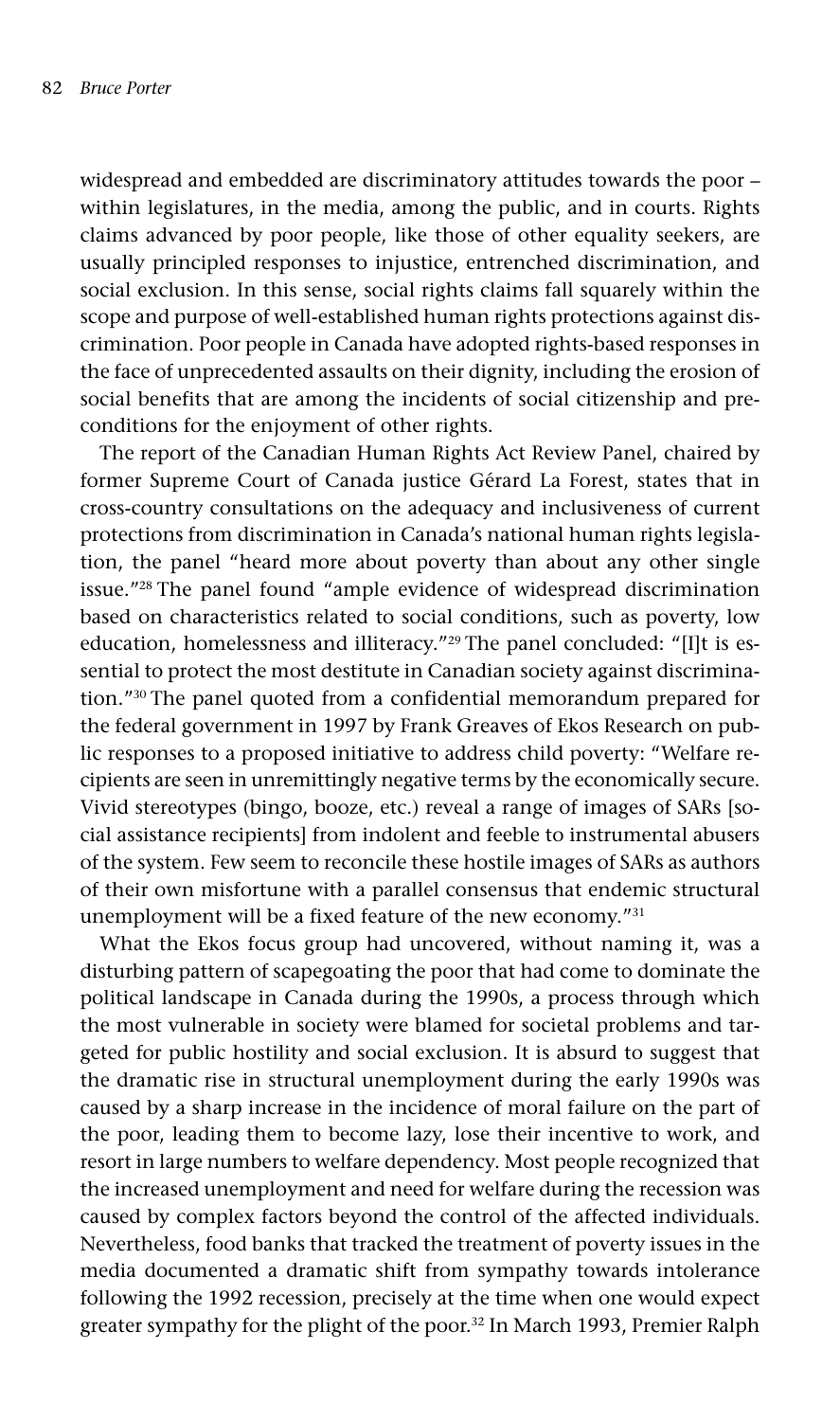Klein of Alberta noted: "There is a public mood that we have to get really tough on those who abuse the [welfare] system."<sup>33</sup> Six months later, Premier Michael Harcourt of British Columbia told the media: "We want to clean the cheats and deadbeats off the welfare rolls."[34](#page-16-0) Premier Harcourt later expressed regret about these comments, acknowledging that welfare fraud was no more prevalent than other types of fraud, but explained that coverage of alleged welfare fraud in the media had become "relentless": "Every day, a camera in your face about this welfare case or that welfare case.["35](#page-16-0) A year later, Prime Minister Jean Chrétien spoke of welfare recipients and the unemployed in a speech to an affluent audience, stating: "[I]t is better to have them at 50 percent productivity than to be sitting at home, drinking beer, at zero percent productivity.["36](#page-16-0)

Ontario was particularly hard hit by the recession, with the number of households relying on social assistance virtually doubling. Even the election campaign team of Mike Harris was surprised at the depth of resentment and hostility against welfare recipients, revealed by pre-election polling in 1994 to 1995. Harris's 1995 election campaign centred on promises of dramatic cuts to welfare rates and a "get tough" policy on "welfare cheats."<sup>37</sup> Once elected, the Harris government in Ontario unrelentingly stigmatized welfare recipients. When evidence of the widespread harm that would result from welfare cuts imposed in October 1995 was presented to the minister of community and social services in the legislature, the minister responded that welfare recipients should learn how to barter for a reduced price on items at grocery stores.<sup>38</sup> When welfare recipients and health experts protested the elimination of a \$37 monthly pregnancy benefit for expectant mothers, citing reliable evidence of the difficulty of maintaining a nutritious diet on welfare benefits,<sup>39</sup> Premier Harris responded that "what we're doing is making sure that those dollars don't go to beer.["40](#page-16-0)

In support of its campaign against welfare "cheats," the Harris government disseminated misinformation designed to exaggerate the extent of fraud in the welfare system. The government of Ontario released its annual *Welfare Fraud Report* and a "Welfare Fraud Cheat Sheet" in January 2002 under the headline "Thousands Caught through Harris Government's Tough Welfare Fraud Measures." The release stated that the "government's crackdown on welfare fraud continues to uncover thousands of people who are not eligible to receive benefits in Ontario.["41](#page-16-0) According to the news release, fraud investigations "uncovered \$58.2 million in social assistance that people were not entitled to receive" and led to assistance being reduced in over 17,700 cases, including thousands who were said to be in jail while collecting welfare[.42](#page-16-0) The minister of community and social services stated that "[p]eople who knowingly cheat the system are not only hurting those who truly need assistance, but stealing from the hard-working Ontario taxpayers who foot the bill."<sup>[43](#page-16-0)</sup>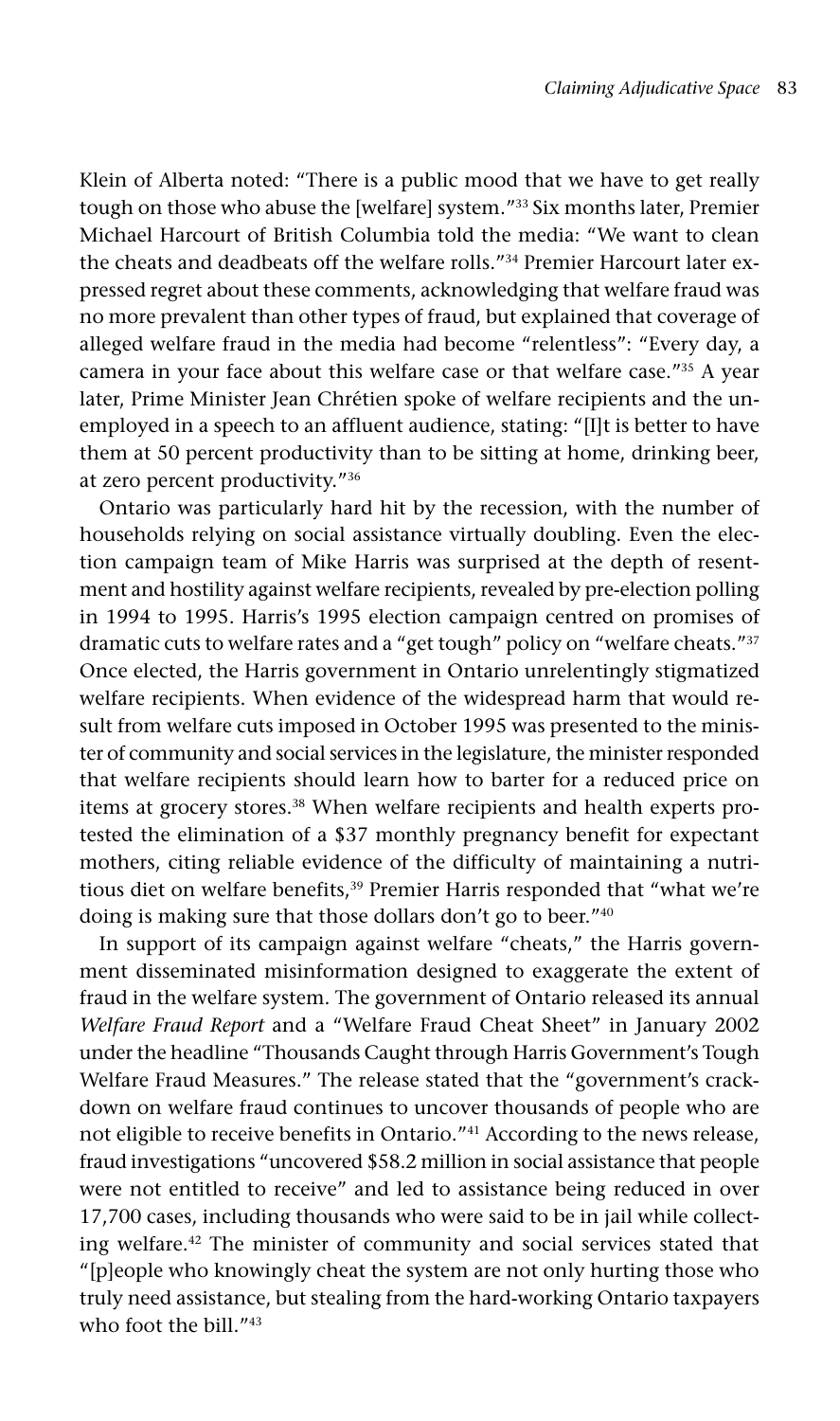It was grossly misleading to suggest in the *Welfare Fraud Report* that 17,700 cases, involving over \$58 million in overpayments, had anything at all to do with people "knowingly cheating the system," and it is difficult to imagine that the minister was unaware of his government's misleading use of data. Overpayments were predominantly due to administrative and clerical errors; and there were many cases – conveniently omitted from the *Welfare Fraud Report* – in which administrative error had the opposite effect, depriving recipients of benefits for which they were eligible. The *2002 Annual Report of the Provincial Auditor of Ontario* documented computer problems, staff overwork, and frequent administrative mistakes and oversights, which led to thousands of overpayments, with no suggestion of welfare fraud as a significant problem.<sup>44</sup> The government's website was simply a transparent attempt to perpetuate and inflame the prejudices and stereotypes that had been the basis for electoral success.

It is difficult to appreciate just how profound is the social exclusion that results from this kind of government-endorsed promotion of discrimination and scapegoating. It transforms social assistance from an entitlement of citizenship linked with the right to security and dignity, into a source of shame, guilt, and insecurity. Through the widespread promotion of a welfare "snitch line," the Harris government promoted demeaning intrusions into the lives of social assistance recipients. Landlords and neighbours were encouraged to monitor the private lives of single mothers on assistance and to report how frequently a lover may have stayed overnight.<sup>45</sup> Neighbours could precipitate the withholding of desperately needed benefits until their report had been investigated, rendering recipients unable to pay rent or to provide for other basic requirements until they could prove themselves innocent of spurious accusations. Basic survival strategies of low-income households – such as borrowing money from a friend to meet a rent payment, eating regularly at the home of friends or family, or relying on a sister to feed one's children several times a month – could be the basis for allegations of undeclared income and fraud.<sup>46</sup> Events that others in society would experience as positive might have the opposite meaning for social assistance recipients, causing suspicion and accusations of cheating. The early stages of a romantic relationship might provoke a call to the "snitch line" and the termination of benefits. Wearing a nice coat, which was a lucky find at the goodwill store, might provoke an investigation for undeclared income. A special gift from a friend could result in an unwelcome imposition of declarable income, which could deprive the recipient of a desperately needed basic needs allowance.

Perhaps the most invidious attack on the dignity and rights of welfare recipients was the imposition by the Harris government of a lifetime ban on the receipt of welfare for anyone convicted of welfare fraud – a policy that was stubbornly maintained by the Harris government even after a coroner's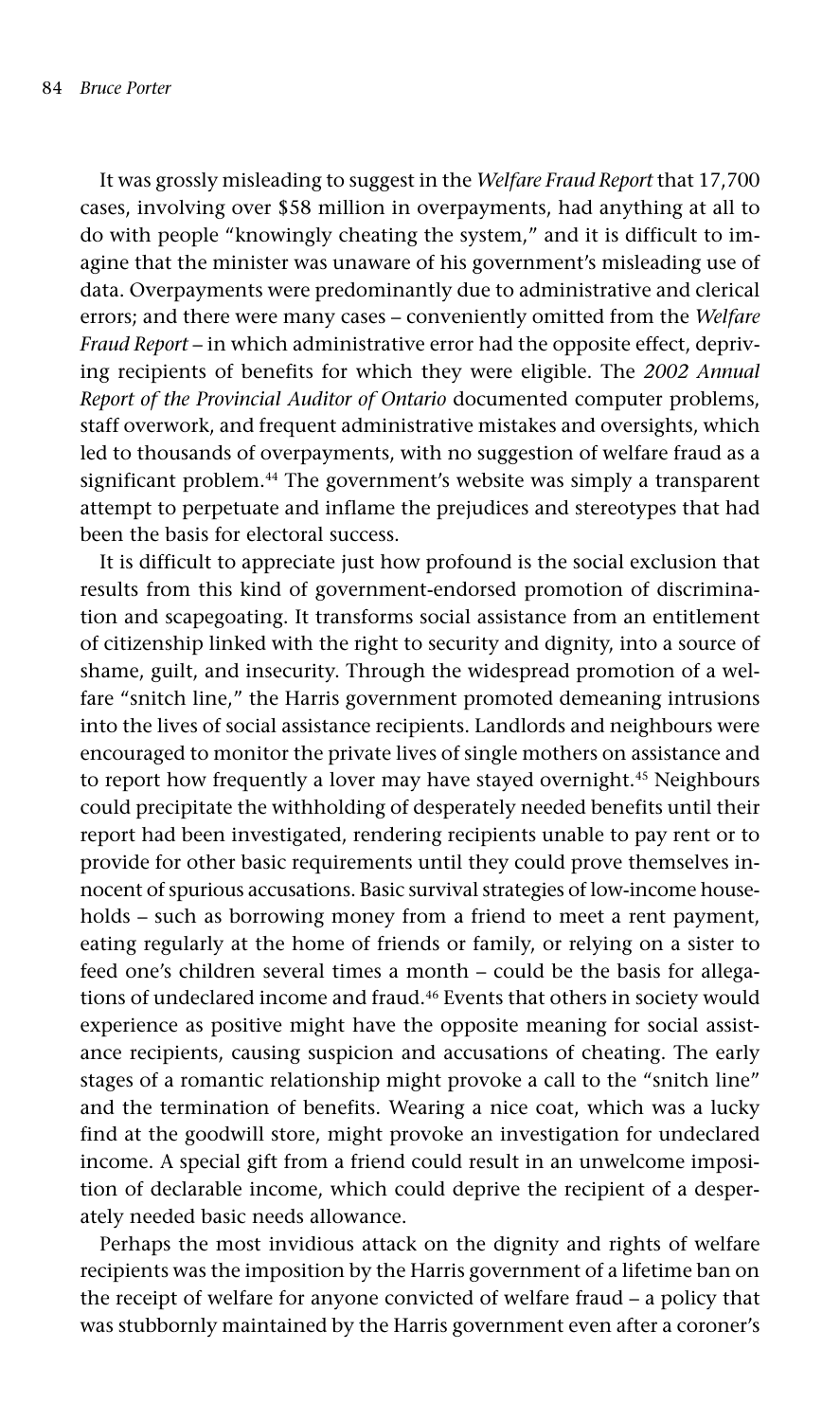inquest urged its repeal.<sup>47</sup> Kimberly Rogers, eight months pregnant, died while living under house arrest for welfare fraud, before her constitutional challenge to an earlier three-month ban on receipt of assistance could be heard. In Ontario, the lifetime ban from welfare upon conviction for welfare fraud was added to a pattern of prosecution and sentencing that already treated welfare recipients dramatically more harshly than more affluent offenders.[48](#page-16-0) The welfare ban subjected recipients to a punishment that violates universally accepted human rights norms in regard to permitted forms of criminal sanction: the deliberate denial of basic necessities to offenders and their families.[49](#page-17-0)

After Kimberly Rogers's tragic death, her constitutional challenge was taken up by other recipients subject to the ban.<sup>50</sup> Justice John de Pencier Wright of the Ontario Superior Court summed up the Dickensian plight of Eugene Johnson, an Aboriginal man who pled guilty to fraud after inadvertently receiving an overpayment because he had not reported that his children had been temporarily placed in foster care: "The unfortunate fact is that when he was sentenced on the fraud charge the applicant was granted a suspended sentence, conditional upon him repaying \$175 a month [when his] rent alone was \$400. From a realistic point of view it appears that we are back in the conditions of England of the 1840's. In the short term it appears that the jail will once again provide that service which Scrooge contemplated when he asked those soliciting funds for the poor 'What are there no jails?'["51](#page-17-0) As Johnson would receive food and clothing in prison, his application for injunctive relief was denied.

The attack on entitlements of citizenship of the poor in recent years has also been evident in the growing acceptance of the idea that poor people do not have the right to procreate, that having children in poverty is an act of moral failure and social irresponsibility, and that poor people are inferior parents. In the early 1990s, a successful complaint was filed in Nova Scotia against a police officer who, at a community forum on drug abuse, stated that parents on welfare are "dipping into a limited gene pool" and ought to be on birth control.<sup>52</sup> While such offensive statements about genetic inferiority may thankfully be rare, the idea that poor people ought not to have children and that the children of parents living in poverty will become social problems was widely disseminated both in the mainstream media and even in progressive social policy circles in the later 1990s. The Canadian Human Rights Act Review Panel cites several examples from Toronto newspapers, such as a 1999 article in the *Toronto Sun* characterizing single mothers as "impossibly selfish" for entering parenthood "single, as a lark," and not bothering to learn to feed their children nutritious breakfasts.<sup>53</sup> An editorial in the *Globe and Mail* stated that "children in poor families have the parental deck stacked against them" and that a "supply-side approach to poverty would invest mightily in the ... parenting skills of poor parents.["54](#page-17-0)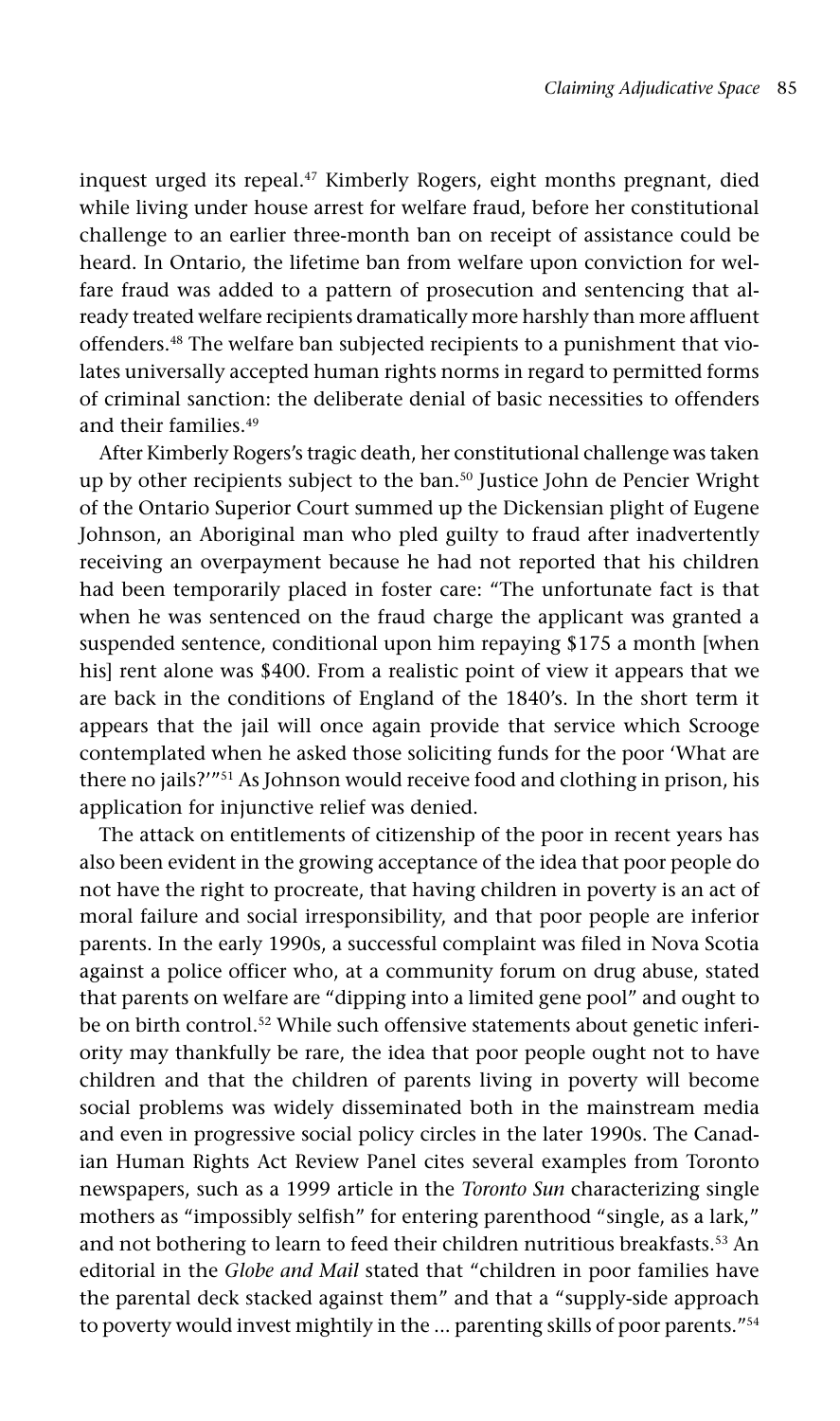The Ontario government retained Angus Reid to conduct a poll in 1999 to test public reaction to the idea of forcing parents on social assistance to attend a parenting course. Sixty-seven percent of respondents agreed with the idea.<sup>55</sup>

Attitudes towards poor parents became so negative during the 1990s that even progressive politicians and social policy experts would speak only about "child poverty" rather than poverty more generally. Strategies to address "child poverty" came to be identified with strategies to address perceived parental inadequacies and other "risk factors" assumed to be linked to poverty[.56](#page-17-1) The sole initiative to address increasing levels of poverty in Canada during the 1990s was a "child poverty" initiative designed to exclude parents relying on social assistance from any benefit. Heralded as a triumph of the new Canadian Social Union and "co-operative federalism," the *National Child Benefit Governance and Accountability Framework (NCB Framework)* was described as "the biggest social policy initiative since medicare was created.["57](#page-17-1) Yet the framework, reached in closed door intergovernmental meetings without public hearings, stipulated that provinces would claw the benefit back from welfare recipients and apply the monetary benefits of the clawback to programs for low-income families.<sup>58</sup> The result was that over half a million families – an estimated 64 percent of families living in poverty across Canada, and many of the most destitute – would enjoy no benefit at all from the heralded initiative to address child poverty. Eighty-four percent of single mothers would be denied the benefit[.59](#page-17-1) The *NCB Framework* has been applauded by governments and social policy experts because it will "take children off welfare"<sup>60</sup> even if the family as a whole continues to descend into more severe poverty. As Gerard Boychuk has observed: "In rhetorically decoupling children's and parents' well-being, the NCB is deliberately designed to make social assistance an 'adults only' program – a separation that may be difficult to reverse once it takes root.["61](#page-17-1) The exclusive focus on "child poverty" continues to erase from public discourse the realities of parents, primarily women, living in poverty and to ignore the injustices and systemic patterns of discrimination that cause their poverty. Resistance to ceding adjudicative space for poverty issues must therefore be understood as conforming to, and exacerbating, the broader patterns of systemic discrimination and prejudice to which poor people have been subjected in recent years.

### **Not "Just Words": Social Rights and Interpretive Exclusions**

Entrenched discrimination against poor people in Canada has been reflected in attacks on social programs and the benefits on which they depend and, at the same time, on social rights and the means to claim them. Twenty-five billion dollar expenditure cuts over three years, introduced in 1995 by Paul Martin as minister of finance as "the largest set of actions in any Canadian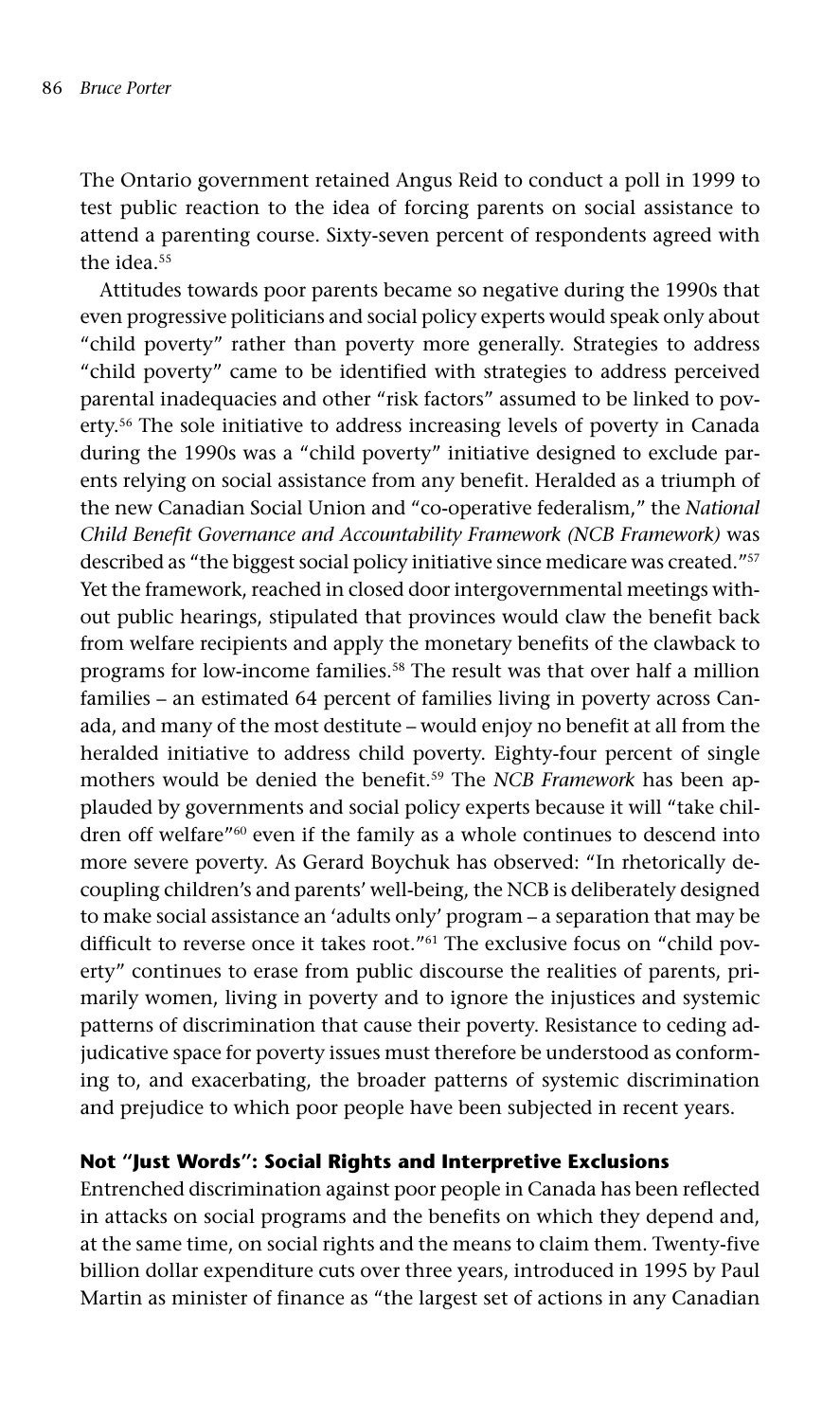budget since demobilization after the Second World War,"<sup>[62](#page-17-0)</sup> were accompanied by the repeal of the *CAP* and the adequacy requirements that were the basis of Finlay's ground-breaking social rights claim.<sup>63</sup> In the face of criticism from the CESCR, Canada argued that the *CAP* and the Canada Health and Social Transfer that replaced it "were fiscal transfer mechanisms ... not legislative vehicles to ensure rights or entitlements.["64](#page-17-0) Faced with unprecedented cuts to social assistance and increased levels and severity of poverty and homelessness, poor people in Canada have been deprived of any basis in intergovernmental agreements from which to legally challenge the denial of adequate assistance for basic requirements.

At the international level, Canada has launched similar attacks on adjudicative space for social rights. Criticism from UN bodies for retrogressive measures have prompted what Craig Scott has described as "a mix of disingenuous complacency, inconsistency and hypocrisy" from the Canadian government[.65](#page-17-0) Government representatives have expressed increasing resentment about NGO involvement in the treaty-monitoring process.<sup>66</sup> In concert with the United States, Canada has mobilized opposition to the development of a formal complaints procedure under the *ICESCR*, arguing that economic, social, and cultural rights are not suited to adjudication.<sup>67</sup>

With the loss of the *CAP* in the mid-1990s and failures of the federal or provincial/territorial governments to implement new domestic statutory protections of social rights in human rights legislation or in intergovernmental agreements,<sup>68</sup> the claim to adjudicative space for poverty issues and social rights has focused increasingly on the *Charter*. In *Baker v. Canada (Minister of Citizenship and Immigration)*, Justice Claire L'Heureux-Dubé affirmed for the majority of the Court that international law is "a critical influence on the interpretation of the scope of the rights included in the *Charter*.["69](#page-18-0) The extent to which the *Charter* will provide access to adjudicative space for poverty issues and social rights in the face of opposition from governments to ceding such space thus rests on critical questions of interpretation of broadly framed *Charter* rights, particularly the right to equality in section 15(1) and the right to life, liberty, and security of the person in section  $7.^{70}$  $7.^{70}$  $7.^{70}$ 

While it is clear from historical records that those who advocated for these broad protections of rights in the *Charter* expected them to include many social rights dimensions, ensuring that the needs of vulnerable individuals and families would be adequately addressed in social programs, early jurisprudence from lower courts on this issue institutionalized a systemic exclusion of poverty issues from the scope of *Charter* protections.<sup>71</sup> The challenge to Ontario's 21.7 percent cut to welfare rates, which was considered in *Masse v. Ontario (Ministry of Community and Social Services),* typified the prevailing approach of the lower courts.<sup>72</sup> Despite uncontroverted evidence that approximately 120,000 families, including 67,000 single mothers, would be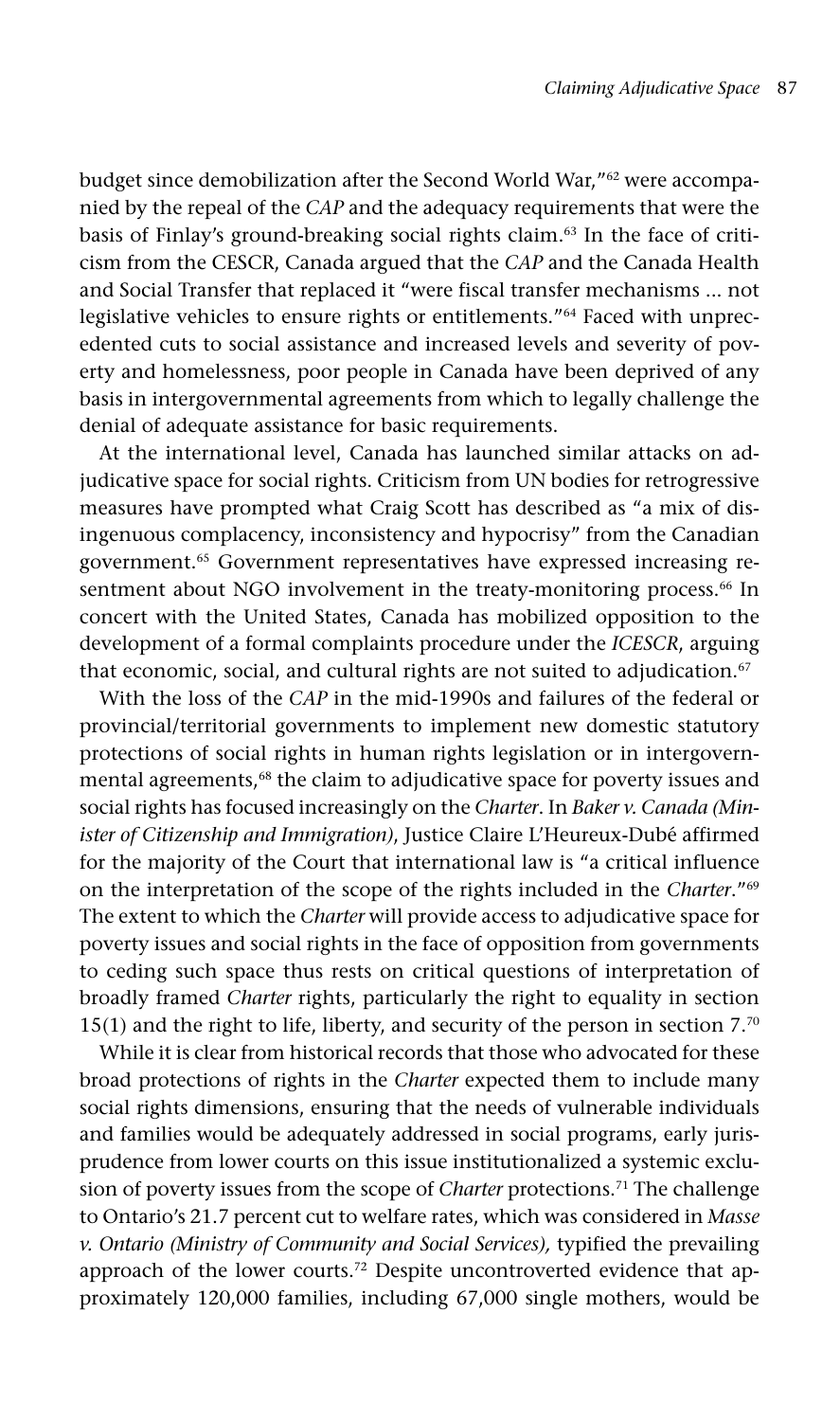forced from their homes,<sup>73</sup> and the acknowledgment by Justice Marie Corbett that in cities such as Toronto "many may become homeless" as a result of the cuts, $74$  the argument that the cuts violated the right to security of the person was rejected by all three judges on the basis of a categorical exclusion of poverty issues from the scope of rights protections. Justice Joseph O'Brien agreed with the attorney general for Ontario that "while poverty is a deeply troubling social problem it is not unconstitutional.["75](#page-18-1) Justice John O'Driscoll concluded: "As Oliver Wendell Holmes would have pointed out, these are the issues upon which elections are won and lost; the judge needs a clear mandate to enter that arena, and s. 7 does not provide that clear mandate.["76](#page-18-1)

These kinds of judicial responses from lower courts raised concerns among anti-poverty activists that any kind of social rights claim challenging poverty as a violation of human rights was likely to lose. Should we risk making the obvious argument that hunger and homelessness violate the right to security of the person and the substantive right to equality, challenging poverty itself as a human rights violation, or should we focus each challenge on something more peripheral that falls more comfortably within prevailing Canadian legal thinking on rights? The interpretive exclusion of poverty issues from the *Charter*, of course, was of more than instrumental significance for the winning of particular cases. The risk of opting for arguments perceived to be winnable in each case was that we would be encouraging the judiciary to ignore the essence of the violation of human rights and the central assault on equal citizenship, which poor people wished to challenge – the denial of basic necessities of dignity and security. Poverty issues would never, in themselves, count as human rights issues, and poor people would largely remain "constitutional castaways."<sup>77</sup>

Exclusions from constitutional meanings and from the scope of constitutional rights are of more than technical or instrumental importance to lowincome claimants seeking to challenge violations of social rights. Constitutional exclusions involve more than "just words.["78](#page-18-1) Such exclusions deny those living in poverty equal status as rights-holders and are intricately linked to the assaults on social programs and entitlements that are frequently the subject of legal challenges. Some, of course, have argued that a strategy of avoiding what might be rejected by courts as substantive social and economic rights claims in order to situate poverty issues more comfortably in prevailing legal rights paradigms would prove more advantageous. Early experience, however, suggested the opposite. In the *Masse* case, for example, the applicants had decided to strategically disavow the argument that governments have positive legal obligations to put in place and to maintain adequate programs to ensure an adequate standard of living. They argued instead that the reduction of rates could be found unconstitutional without the court finding any constitutional obligation to provide assistance in the first place. O'Driscoll J. jumped on the obvious paradox, however, noting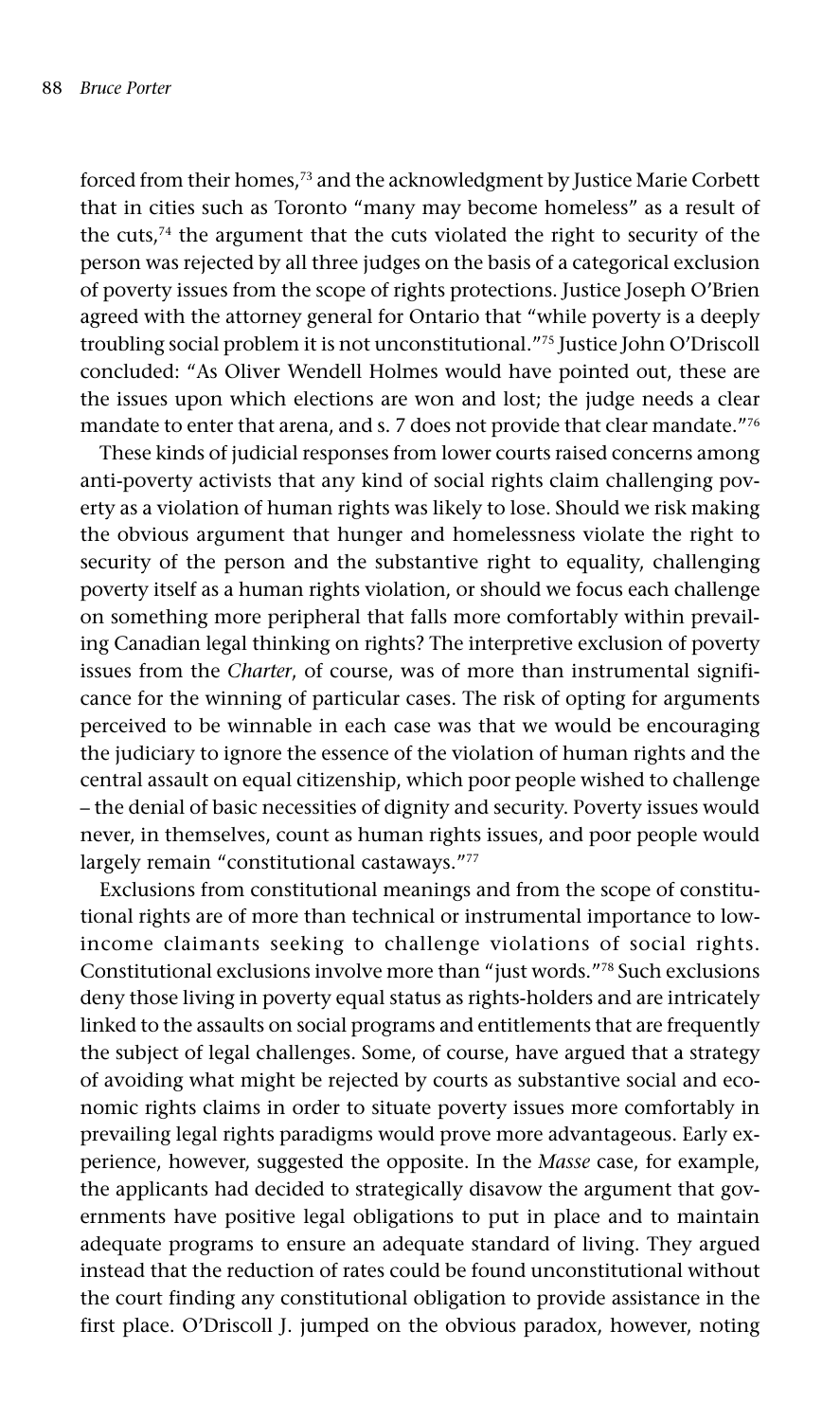that if the legislature could repeal the social assistance statutes, it could certainly reduce rates.[79](#page-18-0)

The applicants in *Masse* were denied leave to appeal to the Ontario Court of Appeal and to the Supreme Court of Canada.[80](#page-18-0) It was the case of Louise Gosselin, one of the earliest social rights claims addressing poverty under the *Charter*, which would provide the first occasion for the Supreme Court of Canada to consider to what extent there is any adjudicative space for social rights and poverty issues within sections 7 and 15(1) of the *Charter*. [81](#page-18-0) Although Gosselin's claim challenged differential treatment between two groups of social assistance recipients on the basis of age, it also relied in part on the right to sufficient financial assistance contained in the Québec *Charter of Human Rights and Freedoms* under the category of "social and economic rights" and on a substantive claim under section 7 to adequate levels of financial assistance.<sup>82</sup> This was a rare case in which a social rights claim to positive measures to address poverty and financial need was explicit.

Unfortunately, despite attempts by the intervenors, particularly the National Association of Women and the Law and the CCPI, to promote a substantive approach to section 15(1), the *Gosselin* court did not directly consider whether the social right to adequate financial assistance for those in need is a component of the substantive equality guarantee. The more controversial social rights claim to positive measures to ensure the right to an adequate standard of living therefore rested on the interpretation and scope of the right to security of the person in section 7. The dissenting judgment of Justice Louise Arbour, supported by L'Heureux Dubé J. in a separate judgment, certainly provides a strongly reasoned argument to include social rights in the scope of section 7, but these two judges have now unfortunately departed from the Court. More significant for the long term is the fact that in addition to the two dissenting judgments on section 7, six of the remaining seven justices found that the right to security of the person might be found to impose positive obligations on governments to provide adequate assistance in a future case, although they found insufficient evidence for a section 7 violation in this case. Justice Michel Bastarache, alone, found that the protection of section 7 is not available where there is no engagement with the judicial system or its administration, although, in this context, he too found that positive obligations may well be affirmed.

Like the *Finlay* decision, the *Gosselin* decision was a disappointing loss by a slim majority. As noted earlier, the unquestioning acceptance by the chief justice of many of the invidious stereotypes that poor people hope to challenge in courts suggests a long road ahead for poor people seeking inclusion in *Charter* interpretation. Nevertheless, it is important to recognize and celebrate what was won in the first social rights claim to an adequate standard of living under the *Charter* to be heard by the Supreme Court of Canada. The substantive social rights claim (which was widely predicted to be soundly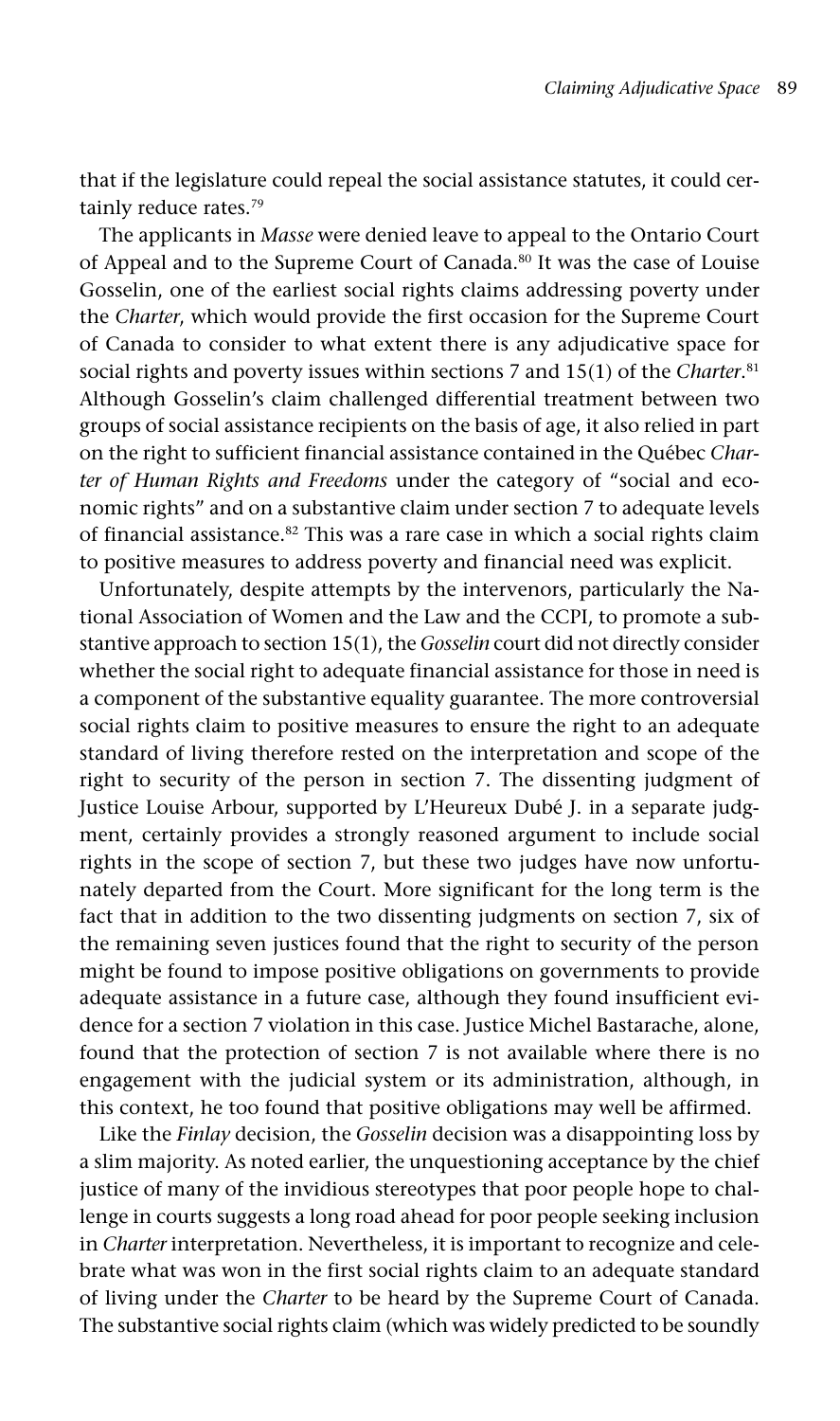rejected by the Court) actually received a hearing and has been decisively left open for future hearings. The feared loss of meaningful adjudicative space for social rights claims, which was a significant risk in the case, did not materialize. Conspicuously absent from the majority decision was any endorsement of the kinds of arguments typically accepted in lower court decisions, suggesting that the adjudication of poverty issues and social rights claims is beyond the proper role or competence of courts. The arguments of Québec and intervenors such as Ontario for the categorical rejection of social rights claims and the interpretive exclusion of poor people as rightsholders, such as occurred in *Masse* and other lower court decisions of its ilk, was simply not accepted by any members of the Court in *Gosselin*.

Furthermore, Bastarache J.'s judgment provides a basis for developing substantive equality arguments in future social rights cases, whereby a violation of section 15(1) could be established on the basis of governments' simple failure or refusal to provide adequate assistance to disadvantaged groups in need, rather than on the basis of differential treatment of categories of recipients. Bastarache J. accepted that the unique vulnerability of social assistance recipients in comparison to others in society must be a relevant factor in assessing whether the denial of adequate assistance assaults dignity, but he found that an inquiry into differential treatment on the ground of receipt of social assistance was not necessary in *Gosselin* because the program already imposed differential treatment on the basis of age.<sup>83</sup> A finding of positive obligations emanating from the unique vulnerability and disadvantage of those in need of assistance would not have to rely, however, on a finding of differential treatment within the program. It could rely on a finding of differential treatment between those who are in need of assistance and those who are not in need of assistance. This is precisely the kind of comparison that the Court described in *Vriend v. Alberta*, as the "substantive equality" comparison between those in need of human rights protection and those not in need of it.<sup>84</sup>

The minority decision on section 15 in *Gosselin* and the endorsement by the majority of an opening for substantive social rights claims under section 7 thus represent important victories for poor people in the face of concerted attempts by governments to convince courts to adopt a blanket interpretive exclusion of poverty issues from the scope of *Charter* rights. Kirk Makin of the *Globe and Mail* wrote that the decision "will encourage low-income people who view the Charter as beyond their reach."<sup>85</sup> He quoted Bonnie Morton, a Saskatchewan activist, member of the CCPI, and former welfare recipient, as saying: "The Charter belongs to all of us and should be there to help all of us.["86](#page-18-1) Whether or not this might be the long-term legacy of the *Gosselin* decision may be a source of academic debate. For poor people, it is a matter of ongoing struggle and advocacy.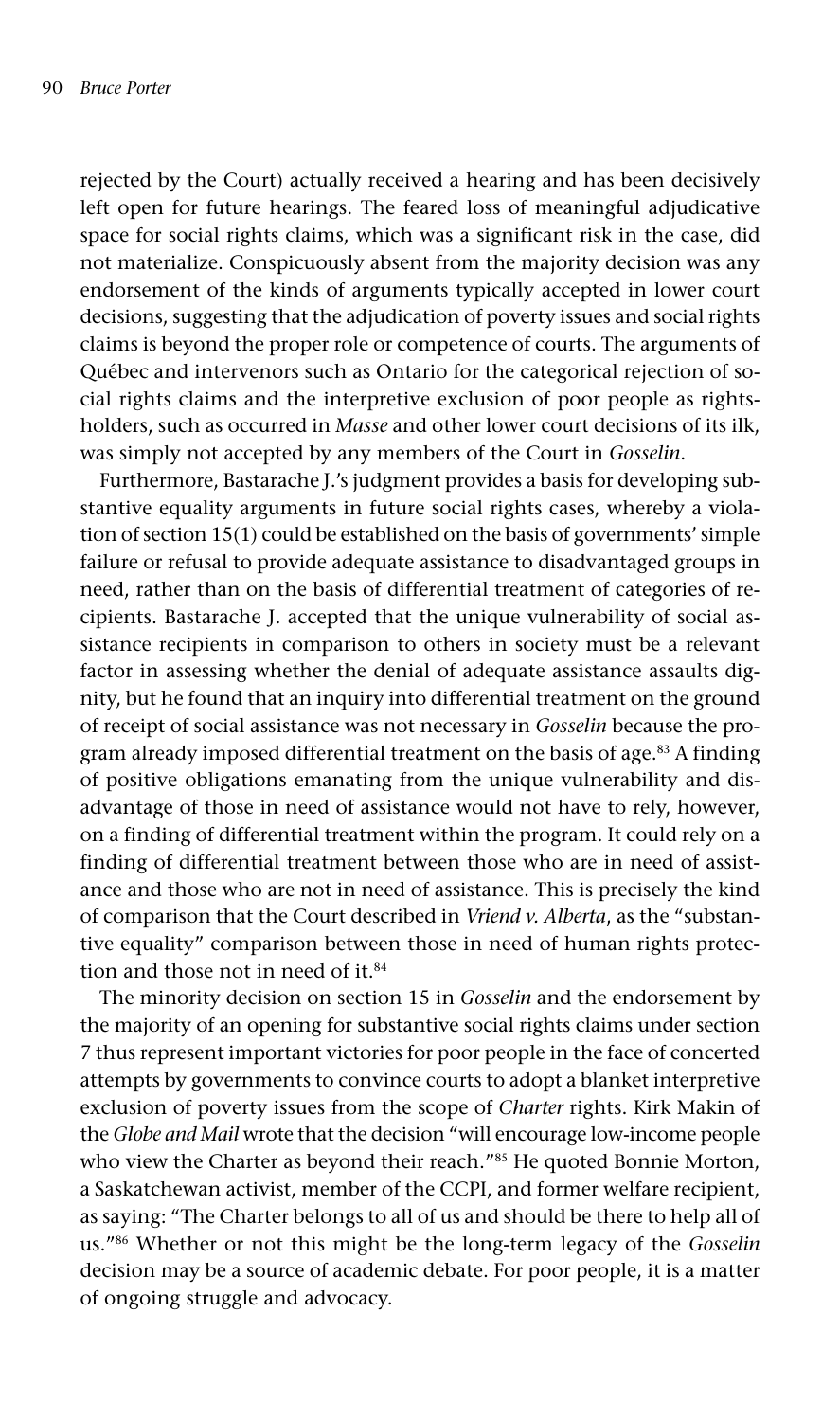## **Conclusion**

Poor people, like other rights-claiming constituencies, turn to the justice system not as an alternative strategy for pursuing political change but more simply as a forum for the interpretation and adjudication of rights. Thus, the "strategy" of rights claiming by poor people should be regarded as considerably less contentious than is often suggested. Although poverty and hunger are social and economic policy issues that legislatures, economists, and social policy experts ought to engage, and which courts alone cannot remedy, they are also impossible to disengage from the effects of legislative choices. Where such legislative choice engages protected interests such as security of the person and equality, those affected by these choices look for an effective means to hold governments accountable.

The 1998 Nobel laureate in economics, Amartya Sen, has studied in depth the puzzling phenomenon of hunger and famine during times of high food production in a number of different contexts. Sen points out that the critical failures that often lead to famine amid plenty are failures of "entitlement systems" or failures of rights rather than failures of market forces or economic policy. These failures arise in large part, he argues, from a devaluing of the rights claimed by the most vulnerable in society in comparison to the rights claimed by the more privileged[.87](#page-18-0) How to balance and interpret different rights and what status to accord the right to adequate food and housing in relation to other rights are matters in which courts and tribunals regularly engage. It is only natural that poor people turn to courts, tribunals, and other adjudicative venues for redress against these prevailing imbalances of rights that deny them equal citizenship. Denying adjudicative space to social rights claims in these circumstances can only perpetuate the undervaluing of poor people's rights and increase the alarming pattern of rights or entitlement system failures within Canadian society.

Celebrations by poor people of victories in accessing adjudicative space even in the face of legal losses do not indicate nonchalance about legal outcomes but rather an awareness of the critical importance of achieving equal status as rights-holding citizens and access to adjudicative space through which long-term outcomes may be achieved. For poor people, getting into the courts is the very first threshold to cross in order to be recognized as rights holders rather than be turned away as "constitutional castaways."[88](#page-18-0) Viewed in this broader framework, securing the right to a hearing of a social rights claim may represent a significant legal victory whatever its outcome in terms of instrumental policy change. In the face of concerted opposition from governments and others to the notion that poverty issues should be addressed at all, a fair assessment of the outcome of the first generation of social rights claims in Canada must recognize the significant achievement that occupying adjudicative space for social rights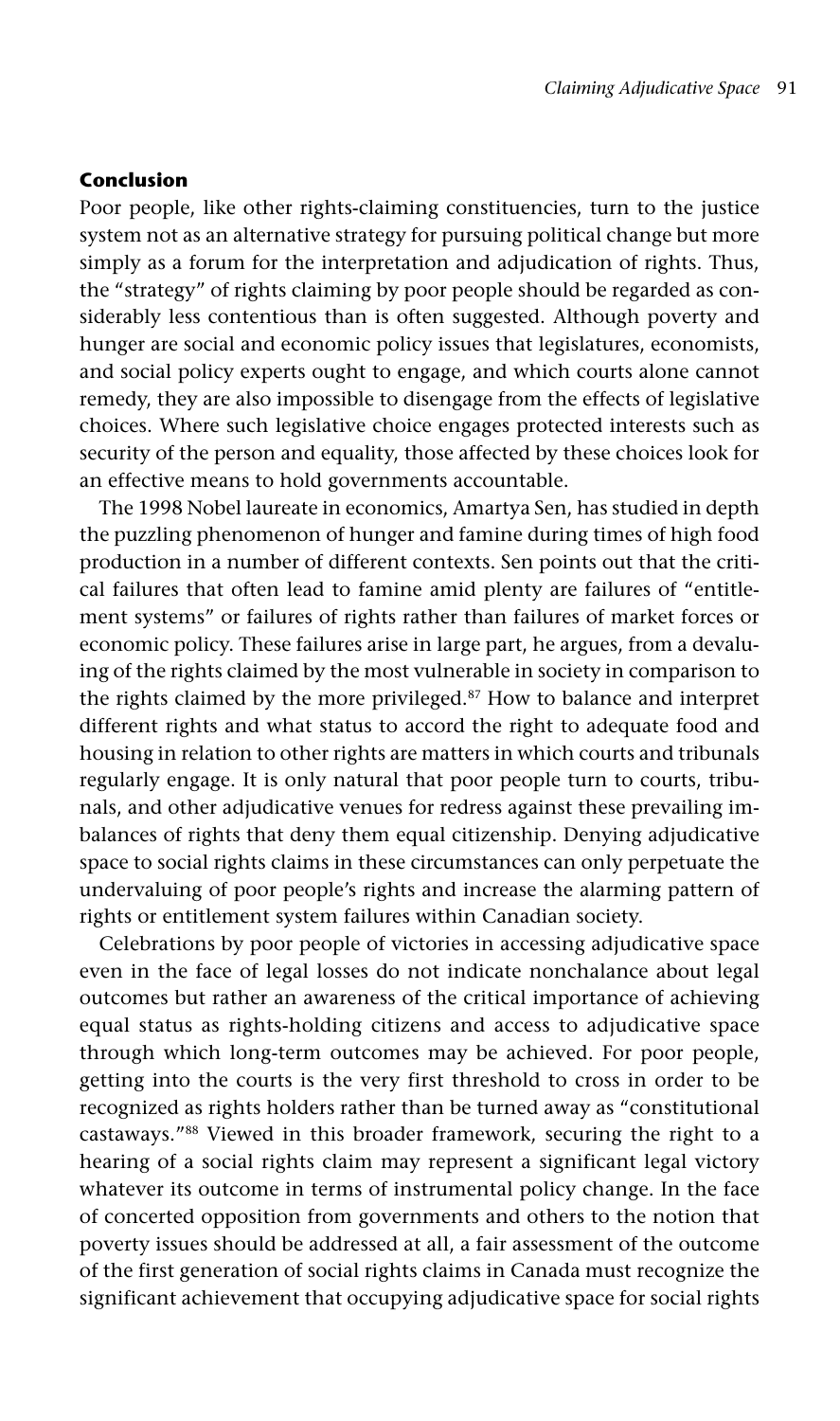<span id="page-15-1"></span><span id="page-15-0"></span>represents for those whose fundamental human rights are violated by poverty. It will be important, even as we suffer further losses, not to allow this central claim to be silenced.

#### **Notes**

- 1 Odindo Opiata, coordinator of legal services at the Legal Advice Center in Kenya recounted this event to me.
- 2 *Report of the 1993 Nation-Wide Poor Peoples' Conference: Fighting Back* (Ottawa: National Anti-Poverty Organization (NAPO), 1993).
- 3 *International Covenant on Economic, Social and Cultural Rights,* 16 December 1966, 993 U.N.T.S. 3 (entered into force 3 January 1976) [*ICESCR*].
- 4 Sarah Walsh, "Taking Poverty Issues to the U.N." (1993) 40 NAPO News 1.
- 5 Geoffrey York, "UN Body Chastises Canada on Poverty," *Globe and Mail* (29 May 1993) at A1; and Rosemary Speirs, "UN Report on Poverty Levels Is Flawed, Tories Say," *Toronto Star* (1 June 1993) at A12.
- 6 *Concluding Observations of the Committee on Economic, Social and Cultural Rights: Canada*, UN ESCOR, UN Doc. E/C.12/1993/5 (1993) at para. 25, reprinted (1994), 20 C.H.R.R. C/1 [*Concluding Observations* 1993]; and *Canadian Charter of Rights and Freedoms*, Part I of the *Constitution Act, 1982*, being Schedule B to the *Canada Act 1982* (U.K.), 1982, c. 11 [*Charter*].
- 7 Matthew Craven, "Towards an Unofficial Petition Procedure: A Review on the Role of the UN Committee on Economic, Social and Cultural Rights" in Krzysztof Drzewicki, Catarina Krause, and Allan Rosas, eds., *Social Rights as Human Rights: A European Challenge* (Åbo, Finland: Institute for Human Rights, Åbo Akademi University, 1994) 91.
- 8 For descriptions of the experiences of Canadian non-governmental organizations at the UN Committee on Economic, Social and Cultural Rights, see *Out of the Shadows* (2000), a video produced for the International Human Rights Internship Program by the Magic Lantern Foundation, New Delhi, India, [http://www.iie.org/Website/WPreview.cfm?CWID=](http://www.iie.org/Website/WPreview.cfm?CWID=336&WID=171#shadow) [336&WID=171#shadow](http://www.iie.org/Website/WPreview.cfm?CWID=336&WID=171#shadow) (9 August 2004).
- 9 *Finlay v. Canada (Minister of Finance)*, [1993] 1 S.C.R. 1080 [*Finlay* 1993].
- 10 *Canada Assistance Plan Act*, R.S.C. 1985, c. C-1.
- 11 Interview with Patrick Riley, Jim Finlay's lawyer (29 May 2004 and 31 May 2004) [transcripts on file with the author].
- 12 Sean Fine, "Anti-Poverty Bodies Hit by Court Ruling: Welfare Deductions Approved," *Globe and Mail* (26 March 1993) at A1.
- 13 Interview with Patrick Riley, *supra* note 11.
- 14 *Finlay v. Canada (Minister of Finance*), [1986] 2 S.C.R. 607 [*Finlay* 1986].
- 15 Patrick Riley recalls that the lawyer for the federal government would not shake his hand at the end of the case. Interview with Patrick Riley, *supra* note 11.
- 16 *Finlay* 1986, *supra* note 14 at paras. 33-6.
- 17 "Finlay Case Increases Power of Poor" (1987) 16 NAPO News 1.
- 18 Québec and Alberta intervened in the case along with Manitoba. *Finlay* 1993, *supra* note 9.
- 19 *Finlay* 1986, *supra* note 14 at para. 78.
- 20 *Ibid.* at para. 81.
- 21 *Ibid.* at para. 30.
- 22 See, for example, *Fernandes v. Director of Social Services (Winnipeg Central)* (1992), 93 D.L.R. (4th) 402 (Man. C.A.), leave to appeal to S.C.C. refused (1993), 99 D.L.R. (4th) vii; *Conrad v. Halifax (County)* (1993), 124 N.S.R. (2d) 251 (S.C.), aff'd (1994), 130 N.S.R. (2d) 305 (N.S.C.A.), leave to appeal to S.C.C. refused, [1994] S.C.C.A. No. 264 (QL); and *Gosselin v. Québec (Procureur Général)*, [1992] R.J.Q. 1647 (Sup. Ct.) at 1669 [*Gosselin* SC], aff'd [1999] R.J.Q. 1033 (C.A.), aff'd [2002] 4 S.C.R. 429 [*Gosselin* SCC].
- 23 *R*. *v. Clarke*, [2003] O.J. No. 3883 at para. 18 (Sup. Ct.) (QL).
- 24 *Gosselin* SC, *supra* note 22 at 1676-7.
- 25 *Gosselin* SCC, *supra* note 22 at para. 42.
- 26 *Ibid.* at para. 83.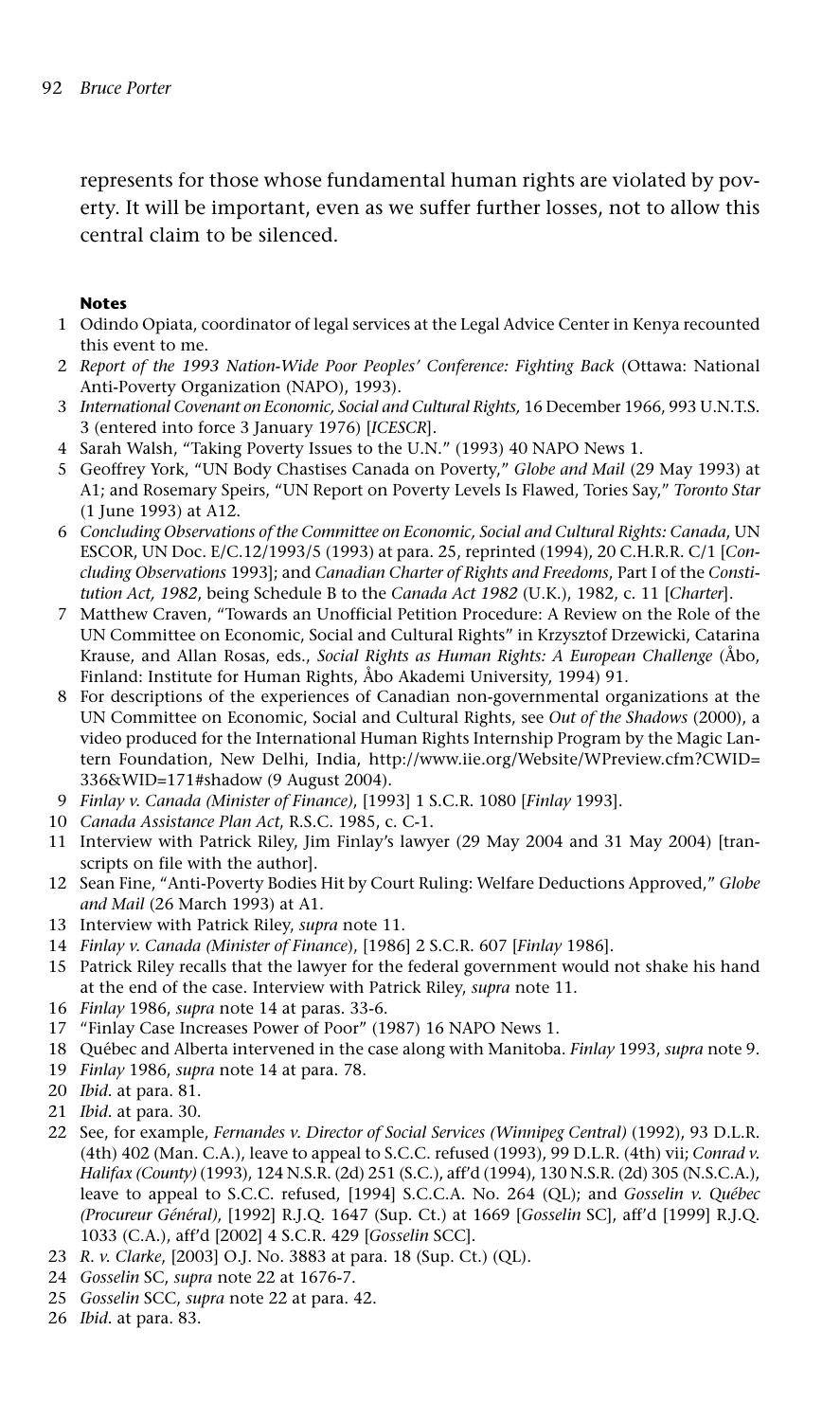- <span id="page-16-1"></span><span id="page-16-0"></span>27 Fine, *supra* note 12.
- 28 Canadian Human Rights Act Review Panel, *Promoting Equality: A New Vision* (Ottawa: Department of Justice, 2000),<http://canada.justice.gc.ca/chra/en/>(9 August 2004) at 106.
- 29 *Ibid.* at 107.
- 30 *Ibid.* at 110.
- 31 *Ibid.* See also Ekos Research Associates, *Memorandum Concerning Child Poverty Focus Groups: Revised Conclusions* (4 February 1997) [on file with author, secured through a freedom of information request].
- 32 *Kearney v. Bramalea Ltd.* (1998), 34 C.H.R.R. D/1, [1998] O.H.R.B.I.D. No. 21 (QL) (Expert Report by Gerard Kennedy, "Coping Strategies of People Using Food Banks" (1994)).
- 33 Todd Kimberly, "Reforms Open to Change Klein," *Calgary Herald* (28 March 1993) at A1.
- 34 Quoted in Judy Rebick, "Kick 'Em Again: Welfare/Poverty," [http://www.alternatives.com/](http://www.alternatives.com/capp/v-rebick.htm) [capp/v-rebick.htm](http://www.alternatives.com/capp/v-rebick.htm) (9 August 2004).
- 35 Jean Swanson, *Poor-Bashing: The Politics of Exclusion* (Toronto: Between the Lines, 2001) at 100.
- 36 Geoffrey York, "Foes Jump on Remark by Chretien," *Globe and Mail* (22 April 1994) at A4.
- 37 Thomas Walkom, "There Is Something Going on among Voters," *Toronto Star* (27 May 1995) at B1; and "The Three Populist Feelings That Put Harris in Power," *Toronto Star* (30 September 1995) at B4.
- 38 Ontario, Legislative Assembly, *Official Report of Debates (Hansard)*, 36th Parl. (5 October 1995) (Hon. David H. Tsubouchi), [http://www.ontla.on.ca/hansard/house\\_debates/36\\_parl/](http://www.ontla.on.ca/hansard/house_debates/36_parl/session1/l005.htm#P211_52438) [session1/l005.htm#P211\\_52438](http://www.ontla.on.ca/hansard/house_debates/36_parl/session1/l005.htm#P211_52438) (9 August 2004).
- 39 Nicholas Vozoris, Barbara Davis, and Valerie Tarasuk, "The Affordability of a Nutritious Diet for Households on Welfare in Toronto" (2002) 93 Canadian Journal of Public Health 36.
- 40 Margaret Philp and Richard Mackie, "Beer Gibe Earns Harris a Blast: Ontario Premier Says Pregnancy Nutrition Allowance Was Scrapped So 'Those Dollars Don't Go to Beer,'" *Globe and Mail* (17 April 1998) at A1.
- 41 Government of Ontario, News Release, "Thousands Caught through Harris Government's Tough Welfare Fraud Measures," *Welfare Fraud Report* (15 January 2002), [http://ogov.](http://ogov.newswire.ca/ontario/GPOE/2002/01/15/c2680.html?lmatch=&lang=_e.html) [newswire.ca/ontario/GPOE/2002/01/15/c2680.html?lmatch=&lang=\\_e.html](http://ogov.newswire.ca/ontario/GPOE/2002/01/15/c2680.html?lmatch=&lang=_e.html) (9 August 2004).
- 42 *Ibid.*
- 43 *Ibid*.
- 44 Office of the Provincial Auditor of Ontario, *2002 Annual Report of the Provincial Auditor of Ontario* (Toronto: Queen's Printer for Ontario, 2002) at section 3.01, [http://www.auditor.](http://www.auditor.on.ca/english/reports/en02/en02fm.htm) [on.ca/english/reports/en02/en02fm.htm](http://www.auditor.on.ca/english/reports/en02/en02fm.htm) (9 August 2004).
- 45 The Ministry of Community and Social Services reported in 1997 that 41 percent of terminations or reductions of benefits from "snitch line" reports related to an undeclared spouse. Janet Mosher et al., *Walking on Eggshells: Abused Women's Experiences of Ontario's Welfare System* (Toronto: York University, 2004) at 51.
- 46 For an analysis of the criminalization of survival strategies and the threat of fraud allegations, see Margaret Jane Little, *No Car, No Radio, No Liquor Permit: The Moral Regulation of Single Mothers in Ontario, 1920-1997* (Toronto: Oxford University Press, 1998); Janet Mosher, "Managing the Disentitlement of Women: Glorified Markets, the Idealized Family, and the Undeserving Other" in Sheila M. Neysmith, ed., *Restructuring Caring Labour: Discourse, State Practice and Everyday Life* (Toronto: Oxford University Press, 2000) 308; Janet Mosher, "The Shrinking of the Public and Private Spaces of the Poor" in Joe Hermer and Janet Mosher, eds., *Disorderly People: Law and the Politics of Exclusion in Ontario* (Halifax: Fernwood, 2002) 41; and Mosher et al., *supra* note 45.
- 47 Ontario, Ministry of Public Safety and Security, Office of the Chief Coroner, *Verdict of Coroner's Jury into the Death of Kimberly Ann Rogers* (Toronto: Minister of Public Safety and Security, 19 December 2002), recommendation no. 1.
- 48 Welfare fraud is considerably more likely to be prosecuted criminally than income tax fraud. In 1999, there were 517 convictions for welfare fraud in Ontario, but only thirty-two convictions for income tax evasion. For welfare recipients convicted of fraud, conditional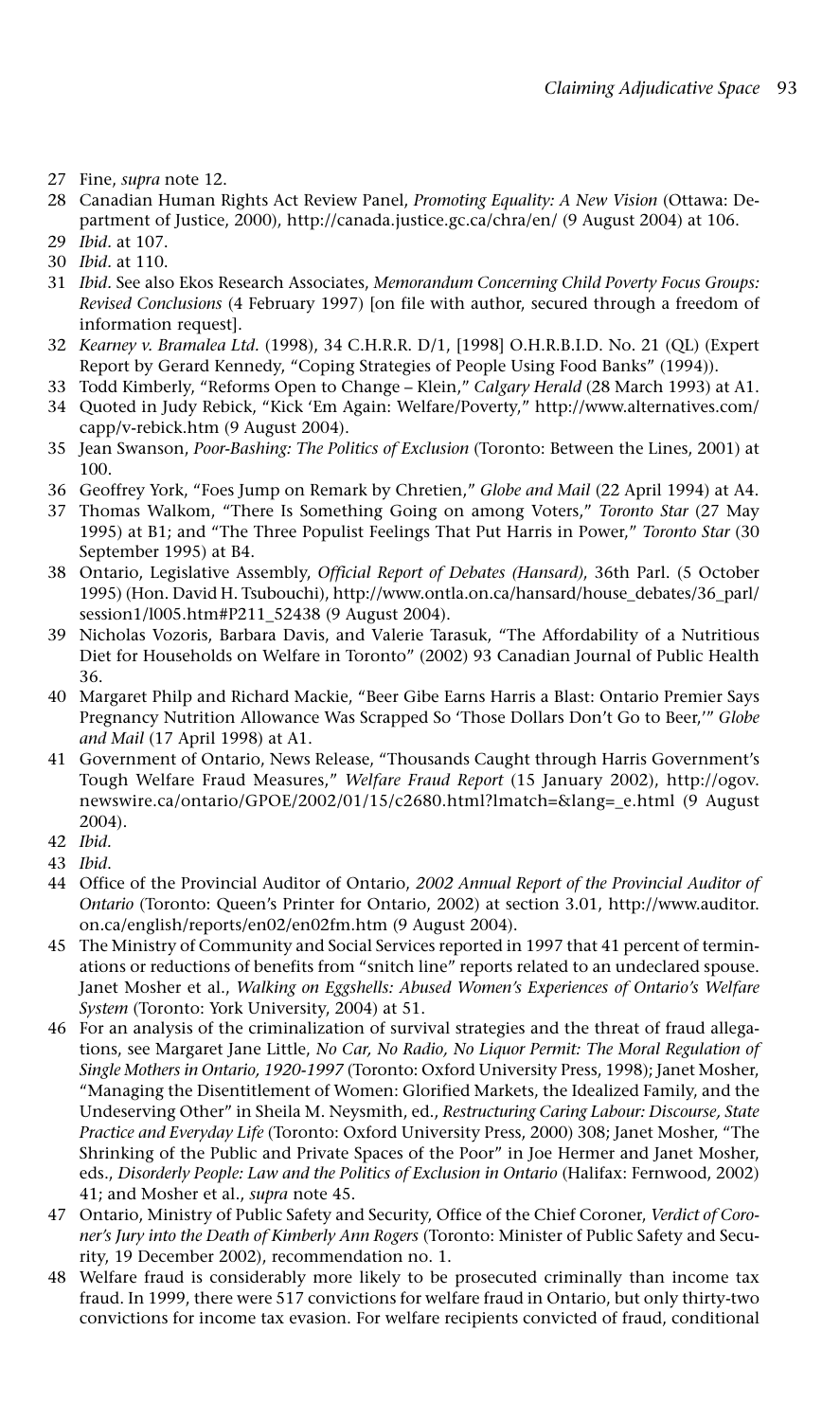<span id="page-17-1"></span><span id="page-17-0"></span>sentencing or prison – as Kimberly Rogers discovered – is the norm. Dianne L. Martin, "Punishing Female Offenders and Perpetuating Gender Stereotype," in Julian V. Roberts and David P. Cole, eds., *Making Sense of Sentencing* (Toronto: University of Toronto Press, 1999) 186 at 194-5. Yet from 1999 to 2000 in Ontario, only one sentence for income tax evasion involved a prison term, and there were no conditional sentences. Data was provided through a special tabulation prepared by the Centre for Justice Statistics [on file with the author]*.*

- 49 *Womah Mukong v. Cameroon*, UN HRC, 51st Sess., UN Doc. CCPR/C/51/D/458/1991 (1994) at para. 9.3.
- 50 *Broomer v*. *Ontario (Attorney General)*, [2002] O.J. No. 2196 (Sup. Ct.) (QL).
- 51 *Johnson v. Ontario (Attorney General)* (2003), 110 C.R.R. (2d) 15, [2003] O.J. No. 3085 at para. 15 (Sup. Ct.) (QL), leave to appeal to Ont. C.A. refused, [2003] O.J. No. 4440 (Sup. Ct.) (QL). The newly elected Liberal government repealed the lifetime ban in 2003, and the constitutional challenge has not proceeded.
- 52 *People on Welfare for Equal Rights v. Constable Michael Spurr* (8 October 1991) (Nova Scotia Police Review Board) at 4-5 [on file with the author].
- 53 Canadian Human Rights Act Review Panel, *supra* note 28 at 109.
- 54 *Ibid.*
- 55 Tom Blackwell, "Even Tougher Welfare Rules on Back Burner: 1999 Ontario Poll Shows 67 Percent Favoured Parenting Classes for Recipients," *Ottawa Citizen* (25 July 2000) at A3.
- 56 Wanda Wiegers, *The Framing of Poverty as "Child Poverty" and Its Implications for Women* (Ottawa: Status of Women Canada, 2002), [http://www.swc-cfc.gc.ca/pubs/0662322177/](http://www.swc-cfc.gc.ca/pubs/0662322177/index_e.html) [index\\_e.html](http://www.swc-cfc.gc.ca/pubs/0662322177/index_e.html) (9 August 2004).
- 57 *National Child Benefit Governance and Accountability Framework,* March 1998, National Child Benefit website, [http://www.nationalchildbenefit.ca/ncb/geston3\\_e.shtml](http://www.nationalchildbenefit.ca/ncb/geston3_e.shtml) (August 2006); *House of Commons Debates*, 7 (8 October 2002) (Ms. Raymonde Folco), [http://www.parl.gc.ca/](http://www.parl.gc.ca/37/2/parlbus/chambus/house/debates/007_2002-10-08/HAN007-E.htm#T1305) [37/2/parlbus/chambus/house/debates/007\\_2002-10-08/HAN007-E.htm#T1305](http://www.parl.gc.ca/37/2/parlbus/chambus/house/debates/007_2002-10-08/HAN007-E.htm#T1305) (9 August 2004).
- 58 Although two provinces, and subsequently a third, did not claw back the funds, the framework, provides that, "*[c]orresponding with the increased federal benefit, provinces and territories will decrease social assistance payments for families with children*, while ensuring these families receive at least the same level of overall income support from governments" [emphasis added]. *Building a Better Future for Canadian Children,* National Child Benefit, [http://www.](http://www.nationalchildbenefit.ca/ncb/5_e.html) [nationalchildbenefit.ca/ncb/5\\_e.html](http://www.nationalchildbenefit.ca/ncb/5_e.html) (9 August 2004).
- 59 National Council of Welfare, *Child Benefits: Kids Are Still Hungry* (Ottawa: National Council of Welfare, 1998) at 9, [http://www.ncwcnbes.net/htmdocument/reportchildbenefits/](http://www.ncwcnbes.net/htmdocument/reportchildbenefits/ChildBenefits_e.htm#_Toc535823812) [ChildBenefits\\_e.htm#\\_Toc535823812](http://www.ncwcnbes.net/htmdocument/reportchildbenefits/ChildBenefits_e.htm#_Toc535823812) (9 August 2004).
- 60 Ken Battle, "The National Child Benefit: An Idea Whose Time has Come," *Ottawa Citizen* (17 June 1996) at A9. Ken Battle played a central role, including having direct discussions with Paul Martin, in designing and implementing the program.
- 61 Gerard W. Boychuk, "SUFA, the Child Benefit and Social Assistance," *Policy Options* (Montreal: Institute for Research on Public Policy, April 2000) at 46.
- 62 *House of Commons Debates,* 160 (27 February 1995) at 10095 (Hon. Paul Martin) [Budget Speech], [http://www.parl.gc.ca/english/hansard/previous/160\\_95-02-27/160GO2E.html#](http://www.parl.gc.ca/english/hansard/previous/160_95-02-27/160GO2E.html#10095) [10095](http://www.parl.gc.ca/english/hansard/previous/160_95-02-27/160GO2E.html#10095) (9 August 2004).
- 63 *Budget Implementation Act*, *1995*, S.C. 1995, c. 17.
- 64 UN CECSR, 19th Sess., 47th Mtg., UN Doc. E/C.12/1998/SR.47 (1998) at para. 9.
- 65 Craig Scott, "Canada's International Human Rights Obligations and Disadvantaged Members of Society: Finally into the Spotlight?" (1999) 10(4) Constitutional Forum 97 at 99.
- 66 See, for example, Jesse Clarke, "United Nation [*sic*] Challenges Canada's Stellar Status," *University of Toronto Varsity Online* 118, 24 (30 November 1998), [http://varsity.utoronto.ca:](http://varsity.utoronto.ca:16080/archives/119/nov30/news/UN.html) [16080/archives/119/nov30/news/UN.html](http://varsity.utoronto.ca:16080/archives/119/nov30/news/UN.html) (August 2004), including comments by Sophie Garneau, Prime Minister's Office, about NGO involvement in the 1998 review.
- 67 "Status of the International Covenants on Human Rights, Draft Optional Protocol to the International Covenant on Economic, Social and Cultural Rights," *Report of the Secretary-*